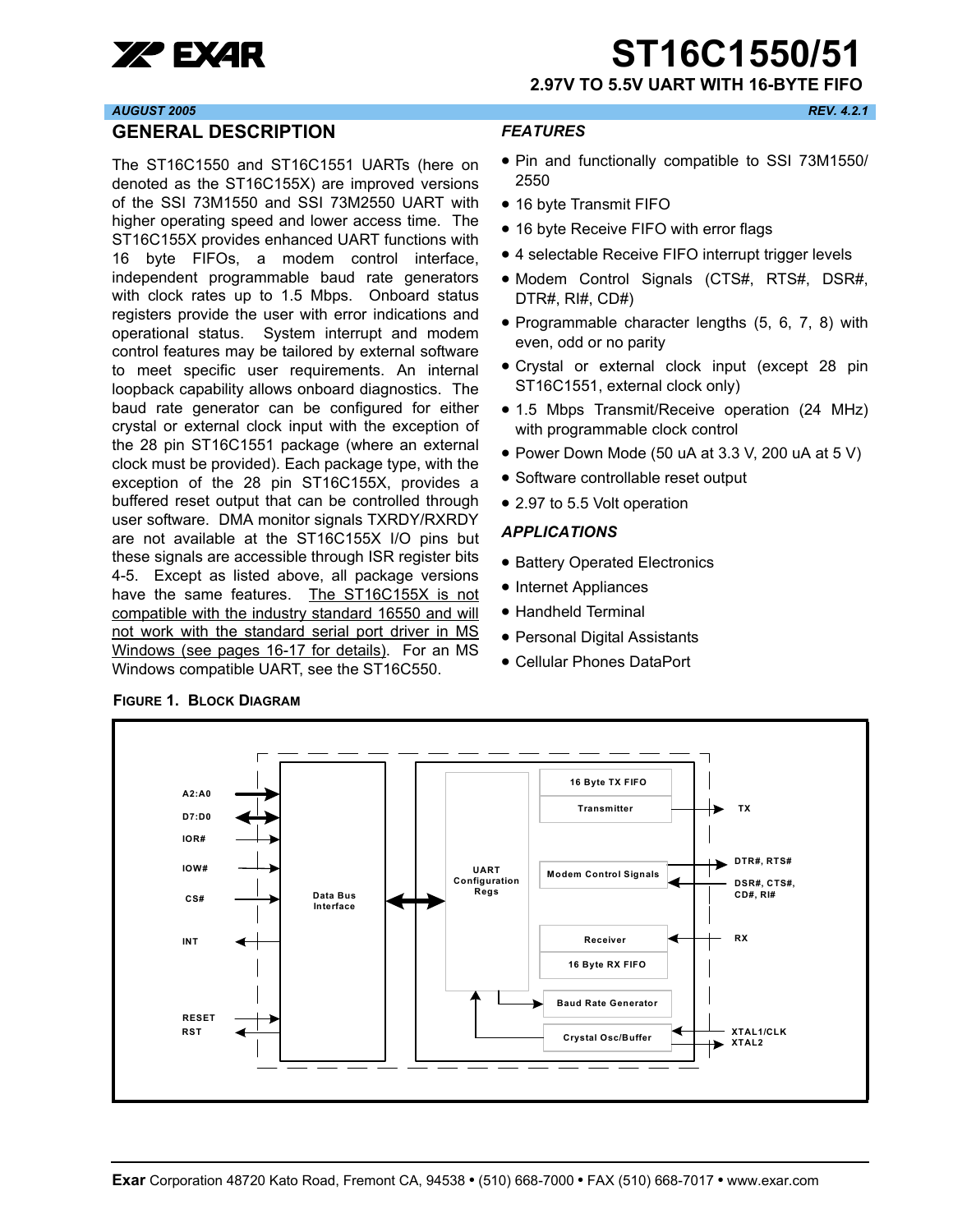

## <span id="page-1-0"></span>**FIGURE 2. ST16C1550 PINOUTS**

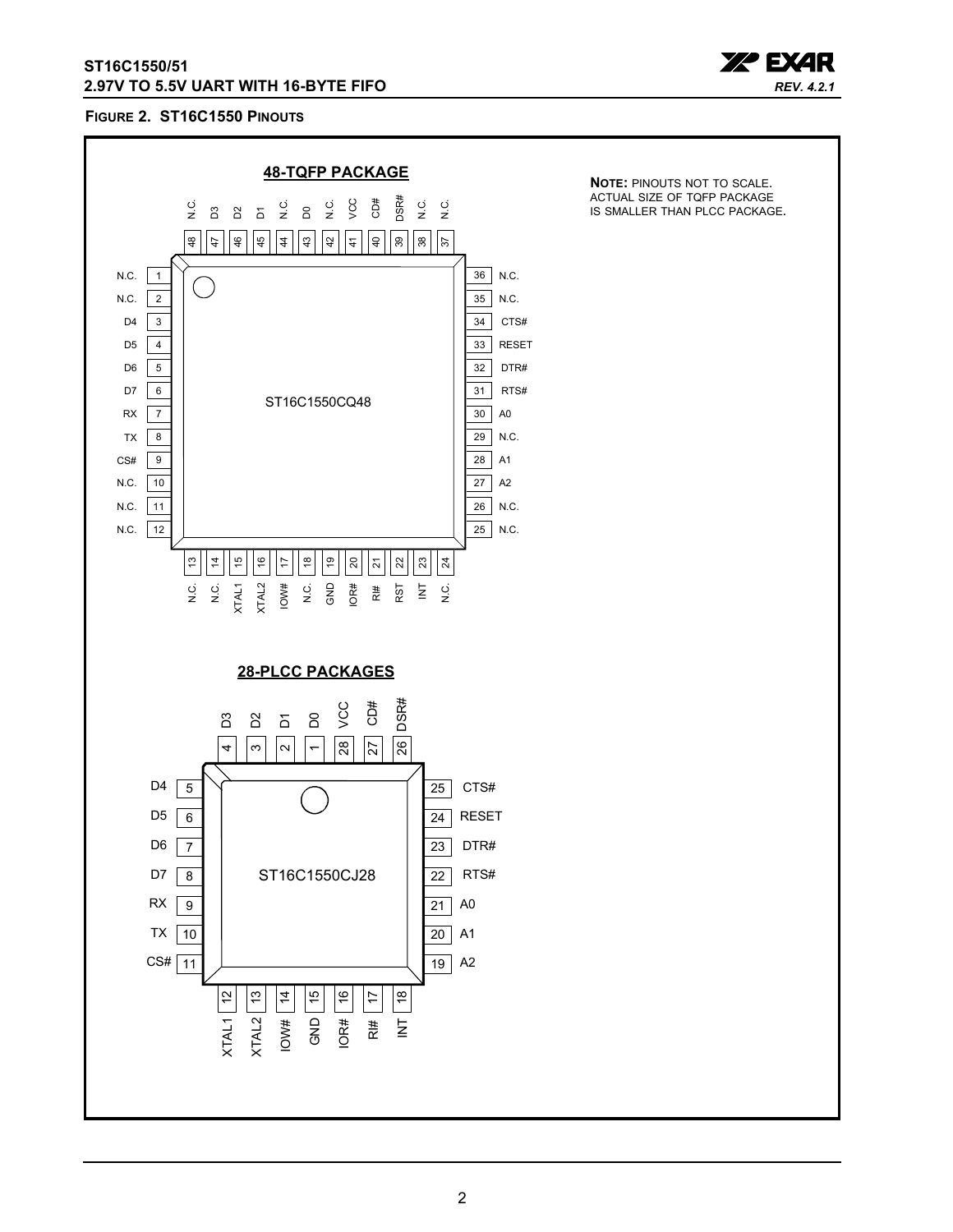

#### <span id="page-2-0"></span>**FIGURE 3. ST16C1551 PINOUTS**

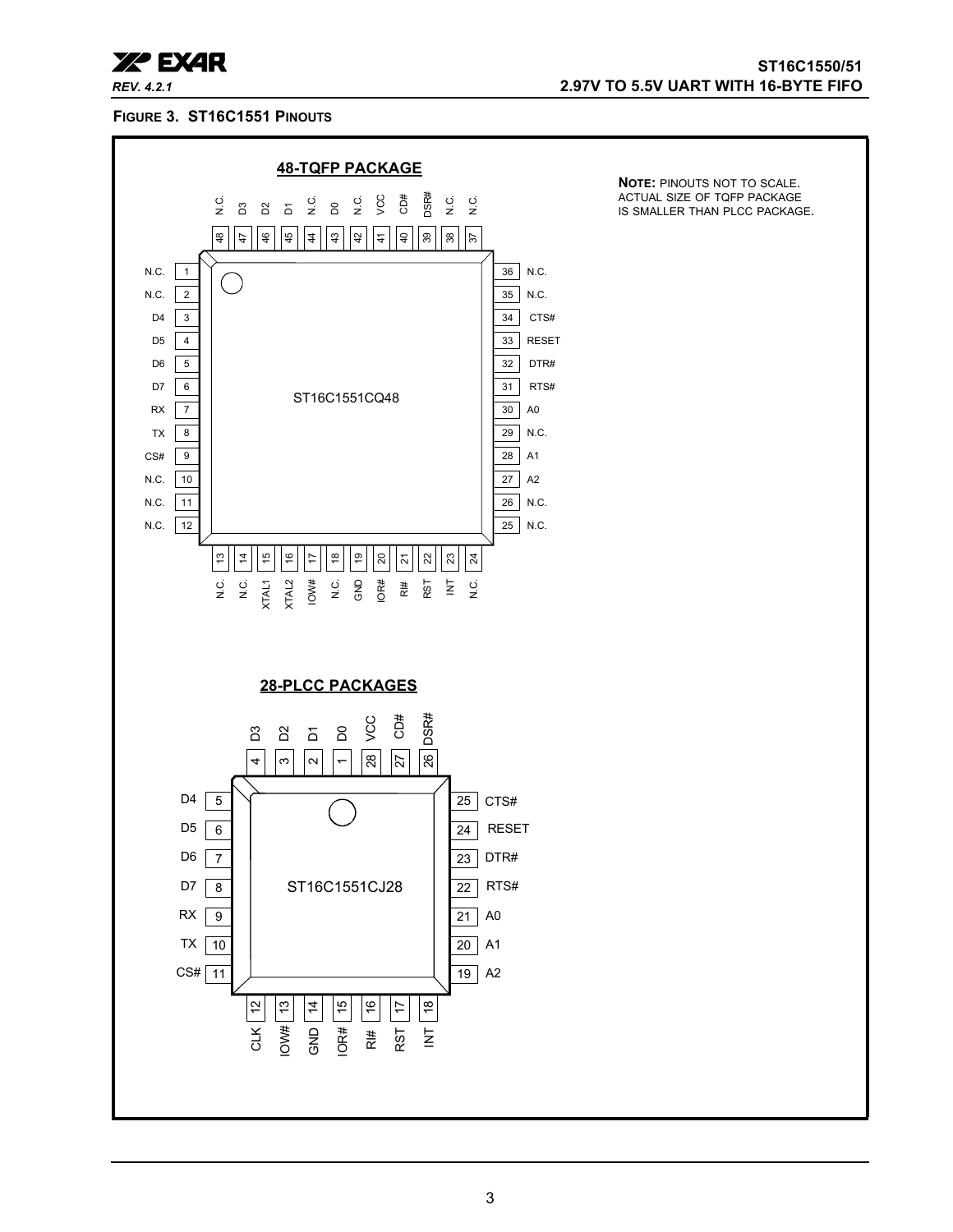

## <span id="page-3-0"></span>*ORDERING INFORMATION*

| <b>PART NUMBER</b> | <b>PACKAGE</b> | <b>OPERATING</b><br><b>TEMPERATURE</b><br><b>RANGE</b> | <b>DEVICE STATUS</b> |
|--------------------|----------------|--------------------------------------------------------|----------------------|
| ST16C1550CJ28      | 28-Lead PLCC   | $0^{\circ}$ C to +70 $^{\circ}$ C                      | Active               |
| ST16C1550CQ48      | 48-Lead TQFP   | $0^{\circ}$ C to +70 $^{\circ}$ C                      | Active               |
| ST16C1551CJ28      | 28-Lead PLCC   | $0^{\circ}$ C to +70 $^{\circ}$ C                      | Active               |
| ST16C1551CQ48      | 48-Lead TQFP   | $0^{\circ}$ C to +70 $^{\circ}$ C                      | Active               |
| ST16C1550IJ28      | 28-Lead PLCC   | -40 $^{\circ}$ C to +85 $^{\circ}$ C                   | Active               |
| ST16C1550IQ48      | 48-Lead TOFP   | -40 $^{\circ}$ C to +85 $^{\circ}$ C                   | Active               |
| ST16C1551IJ28      | 28-Lead PLCC   | -40 $^{\circ}$ C to +85 $^{\circ}$ C                   | Active               |
| ST16C1551IQ48      | 48-Lead TQFP   | -40 $^{\circ}$ C to +85 $^{\circ}$ C                   | Active               |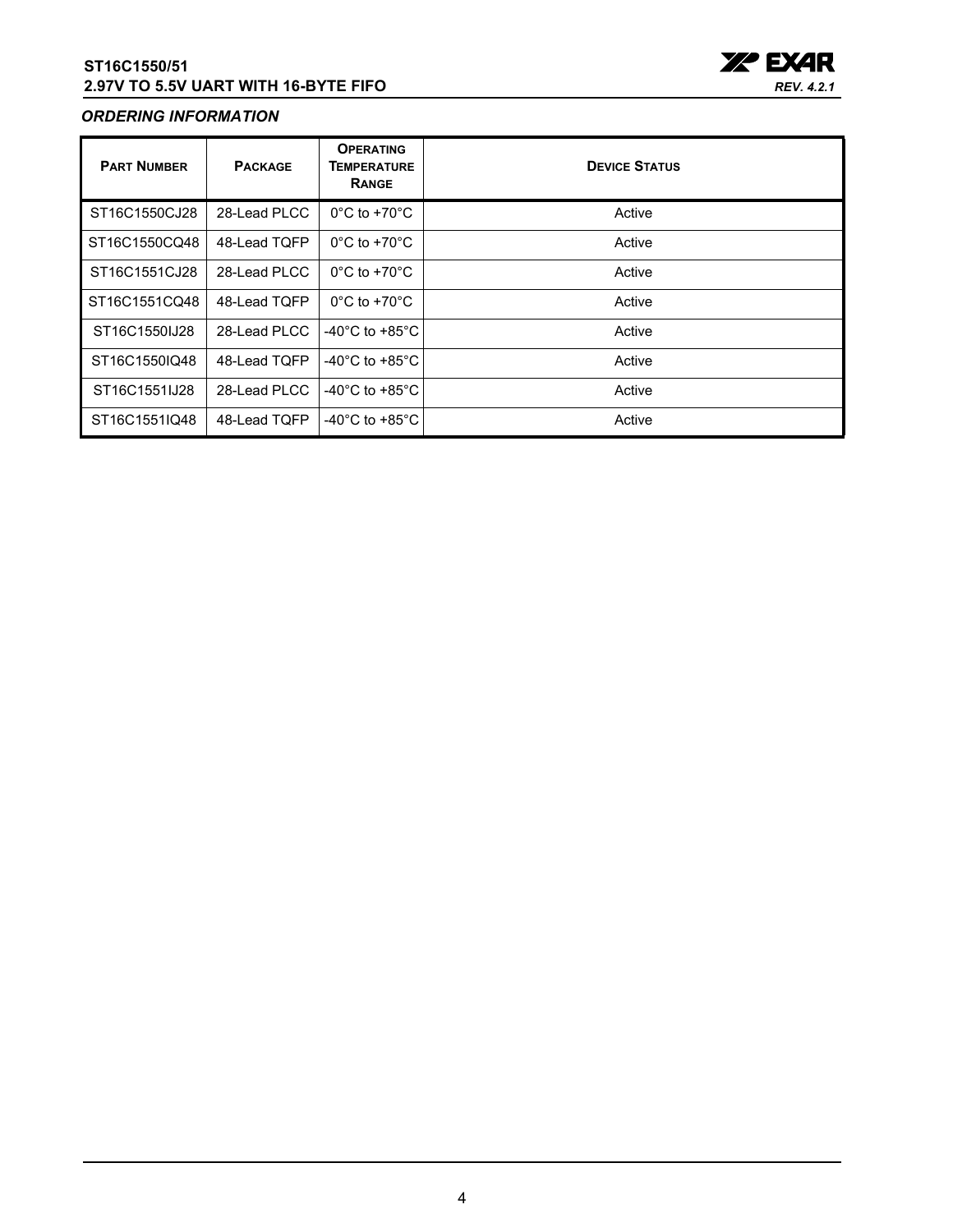

# <span id="page-4-0"></span>**PIN DESCRIPTIONS**

<span id="page-4-2"></span><span id="page-4-1"></span>

| <b>NAME</b>    | <b>28-PIN</b><br><b>PLCC</b><br>(1550) | <b>28-PIN</b><br><b>PLCC</b><br>(1551) | <b>48-PIN</b><br><b>TQFP</b>         | <b>TYPE</b>    | <b>DESCRIPTION</b>                                                                                                                                                                                                                                                                                                                                                          |
|----------------|----------------------------------------|----------------------------------------|--------------------------------------|----------------|-----------------------------------------------------------------------------------------------------------------------------------------------------------------------------------------------------------------------------------------------------------------------------------------------------------------------------------------------------------------------------|
|                |                                        | <b>DATA BUS INTERFACE</b>              |                                      |                |                                                                                                                                                                                                                                                                                                                                                                             |
| A <sub>0</sub> | 21                                     | 21                                     | 30                                   | I              | Address data lines [2:0]. A2:A0 selects internal UART's configuration regis-                                                                                                                                                                                                                                                                                                |
| A1             | 20                                     | 20                                     | 28                                   |                | ters.                                                                                                                                                                                                                                                                                                                                                                       |
| A2             | 19                                     | 19                                     | 27                                   |                |                                                                                                                                                                                                                                                                                                                                                                             |
| D <sub>0</sub> | 1                                      | 1                                      | 43                                   | I/O            | Data bus lines [7:0] (bidirectional).                                                                                                                                                                                                                                                                                                                                       |
| D <sub>1</sub> | 2                                      | 2                                      | 45                                   |                |                                                                                                                                                                                                                                                                                                                                                                             |
| D <sub>2</sub> | 3                                      | 3                                      | 46                                   |                |                                                                                                                                                                                                                                                                                                                                                                             |
| D <sub>3</sub> | 4                                      | 4                                      | 47                                   |                |                                                                                                                                                                                                                                                                                                                                                                             |
| D <sub>4</sub> | 5                                      | 5                                      | 3                                    |                |                                                                                                                                                                                                                                                                                                                                                                             |
| D <sub>5</sub> | 6                                      | 6                                      | 4                                    |                |                                                                                                                                                                                                                                                                                                                                                                             |
| D <sub>6</sub> | 7                                      | 7                                      | 5                                    |                |                                                                                                                                                                                                                                                                                                                                                                             |
| D7             | 8                                      | 8                                      | 6                                    |                |                                                                                                                                                                                                                                                                                                                                                                             |
| IOR#           | 16                                     | 15                                     | 20                                   | $\overline{1}$ | Input/Output Read (active low). The falling edge instigates an internal read<br>cycle and retrieves the data byte from an internal register pointed by the<br>address lines [A2:A0], places it on the data bus to allow the host processor to<br>read it on the leading edge.                                                                                               |
| IOW#           | 14                                     | 13                                     | 17                                   | $\mathsf{l}$   | Input/Output Write (active low). The falling edge instigates the internal write<br>cycle and the rising edge transfers the data byte on the data bus to an internal<br>register pointed by the address lines [A2:A0].                                                                                                                                                       |
| CS#            | 11                                     | 11                                     | 9                                    | $\mathsf{I}$   | Chip Select input (active low). A logic 0 on this pin selects the ST16C155X<br>device.                                                                                                                                                                                                                                                                                      |
| <b>INT</b>     | 18                                     | 18                                     | 23                                   | O              | Interrupt Output (three-state, active high). INT output defaults to three-state<br>mode and becomes active high when MCR bit-3 is set to a logic 1. INT output<br>becomes a logic high level when interrupts are enabled in the interrupt enable<br>register (IER), and whenever the transmitter, receiver, line and/or modem sta-<br>tus register has an active condition. |
|                |                                        |                                        | <b>MODEM OR SERIAL I/O INTERFACE</b> |                |                                                                                                                                                                                                                                                                                                                                                                             |
| <b>TX</b>      | 10                                     | 10                                     | 8                                    | O              | Transmit Data. This output is associated with individual serial transmit chan-<br>nel data from the 155X. The TX signal will be a logic 1 during reset, idle (no<br>data), or when the transmitter is disabled. During the local loopback mode, the<br>TX output pin is disabled and TX data is internally connected to the UART RX<br>input.                               |
| <b>RX</b>      | 9                                      | 9                                      | 7                                    | I              | Receive Data. This input is associated with individual serial channel data to<br>the 155X. Normal received data input idles at logic 1 condition. This input<br>must be connected to its idle logic state, logic 1, else the receiver may report<br>"receive break" and/or "error" condition(s).                                                                            |
| RTS#           | 22                                     | 22                                     | 31                                   | O              | Request to Send or general purpose output (active low). If this pin is not<br>needed for modem communication, then it can be used as a general I/O. If it<br>is not used, leave it unconnected.                                                                                                                                                                             |
| CTS#           | 25                                     | 25                                     | 34                                   | $\mathsf{l}$   | Clear to Send or general purpose input (active low). If this pin is not needed<br>for modem communication, then it can be used as a general I/O. If it is not<br>used, connect it to VCC.                                                                                                                                                                                   |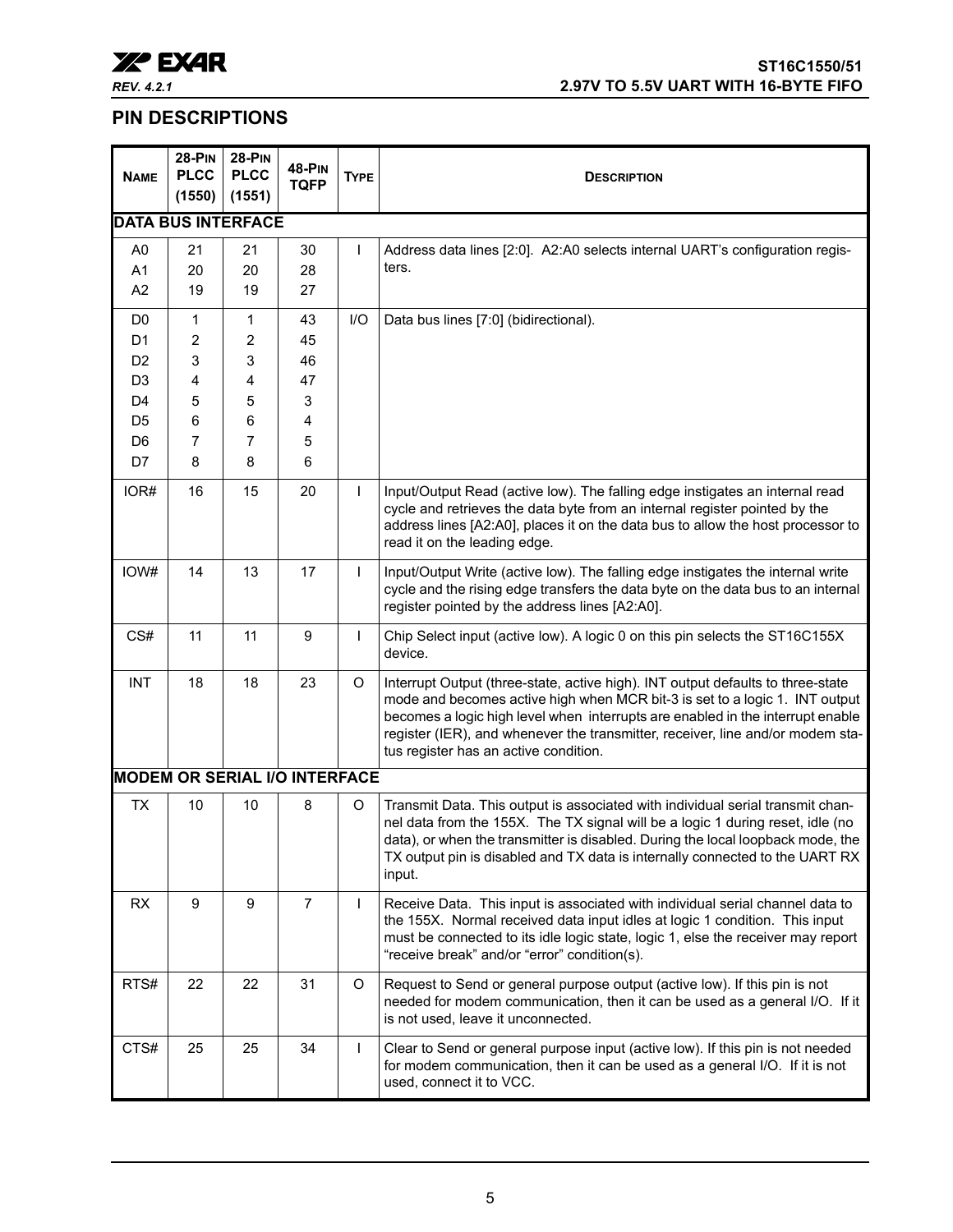

<span id="page-5-0"></span>

| <b>NAME</b>       | <b>28-PIN</b><br><b>PLCC</b><br>(1550) | <b>28-PIN</b><br><b>PLCC</b><br>(1551) | <b>48-PIN</b><br><b>TQFP</b>                                         | <b>TYPE</b>  | <b>DESCRIPTION</b>                                                                                                                                                                                                                                                                                                                |
|-------------------|----------------------------------------|----------------------------------------|----------------------------------------------------------------------|--------------|-----------------------------------------------------------------------------------------------------------------------------------------------------------------------------------------------------------------------------------------------------------------------------------------------------------------------------------|
| DTR#              | 23                                     | 23                                     | 32                                                                   | O            | Data Terminal Ready or general purpose output (active low). If this pin is not<br>needed for modem communication, then it can be used as a general I/O. If it<br>is not used, leave it unconnected.                                                                                                                               |
| DSR#              | 26                                     | 26                                     | 39                                                                   | $\mathsf{L}$ | Data Set Ready input or general purpose input (active low). If this pin is not<br>needed for modem communication, then it can be used as a general I/O. If it<br>is not used, connect it to VCC.                                                                                                                                  |
| CD#               | 27                                     | 27                                     | 40                                                                   | $\mathbf{I}$ | Carrier Detect input or general purpose input (active low). If this pin is not<br>needed for modem communication, then it can be used as a general I/O. If it<br>is not used, connect it to VCC.                                                                                                                                  |
| RI#               | 17                                     | 16                                     | 21                                                                   | $\mathbf{I}$ | Ring Indicator input or general purpose input (active low). If this pin is not<br>needed for modem communication, then it can be used as a general I/O. If it<br>is not used, connect it to VCC.                                                                                                                                  |
|                   |                                        | <b>ANCILLARY SIGNALS</b>               |                                                                      |              |                                                                                                                                                                                                                                                                                                                                   |
| <b>CLK</b>        |                                        | 12                                     | $\blacksquare$                                                       | $\mathbf{I}$ | External Clock Input. This function is associated with 28 pin PDIP and 28 pin<br>PLCC packages only. An external clock must be connected to this pin to clock<br>the baud rate generator and internal circuitry.                                                                                                                  |
| XTAL1             | 12                                     | $\overline{\phantom{0}}$               | 15                                                                   | $\mathsf{L}$ | Crystal or external clock input. See Figure 4 for typical oscillator connec-<br>tions.                                                                                                                                                                                                                                            |
| XTAL <sub>2</sub> | 13                                     | $\overline{a}$                         | 16                                                                   | O            | Crystal or buffered clock output. See Figure 4 for typical oscillator connec-<br>tions.                                                                                                                                                                                                                                           |
| <b>RESET</b>      | 24                                     | 24                                     | 33                                                                   | $\mathsf{I}$ | Reset Input (active high). When it is asserted, the UART configuration regis-<br>ters are reset to default values, see Table 8.                                                                                                                                                                                                   |
| <b>RST</b>        |                                        | 17                                     | 22                                                                   | O            | Reset Output (active high). This output is only available on the ST16C1551.<br>When IER bit-5 is a logic 0, RST will follow the logical state of the RESET pin.<br>When IER bit-5 is a logic 1, the user may send software (soft) resets via MCR<br>bit-2. Soft resets from MCR bit-2 are "ORed" with the state of the RESET pin. |
| <b>VCC</b>        | 28                                     | 28                                     | 41                                                                   | Pwr          | Power supply input.                                                                                                                                                                                                                                                                                                               |
| <b>GND</b>        | 15                                     | 14                                     | 19                                                                   | Pwr          | Power supply common ground.                                                                                                                                                                                                                                                                                                       |
| N.C.              |                                        |                                        | 1, 2,<br>$10-14,$<br>18,<br>24-26,<br>29,<br>35-38,<br>42, 44,<br>48 |              | Not connected.                                                                                                                                                                                                                                                                                                                    |

Pin type: I=Input, O=Output, I/O= Input/output, OD=Output Open Drain.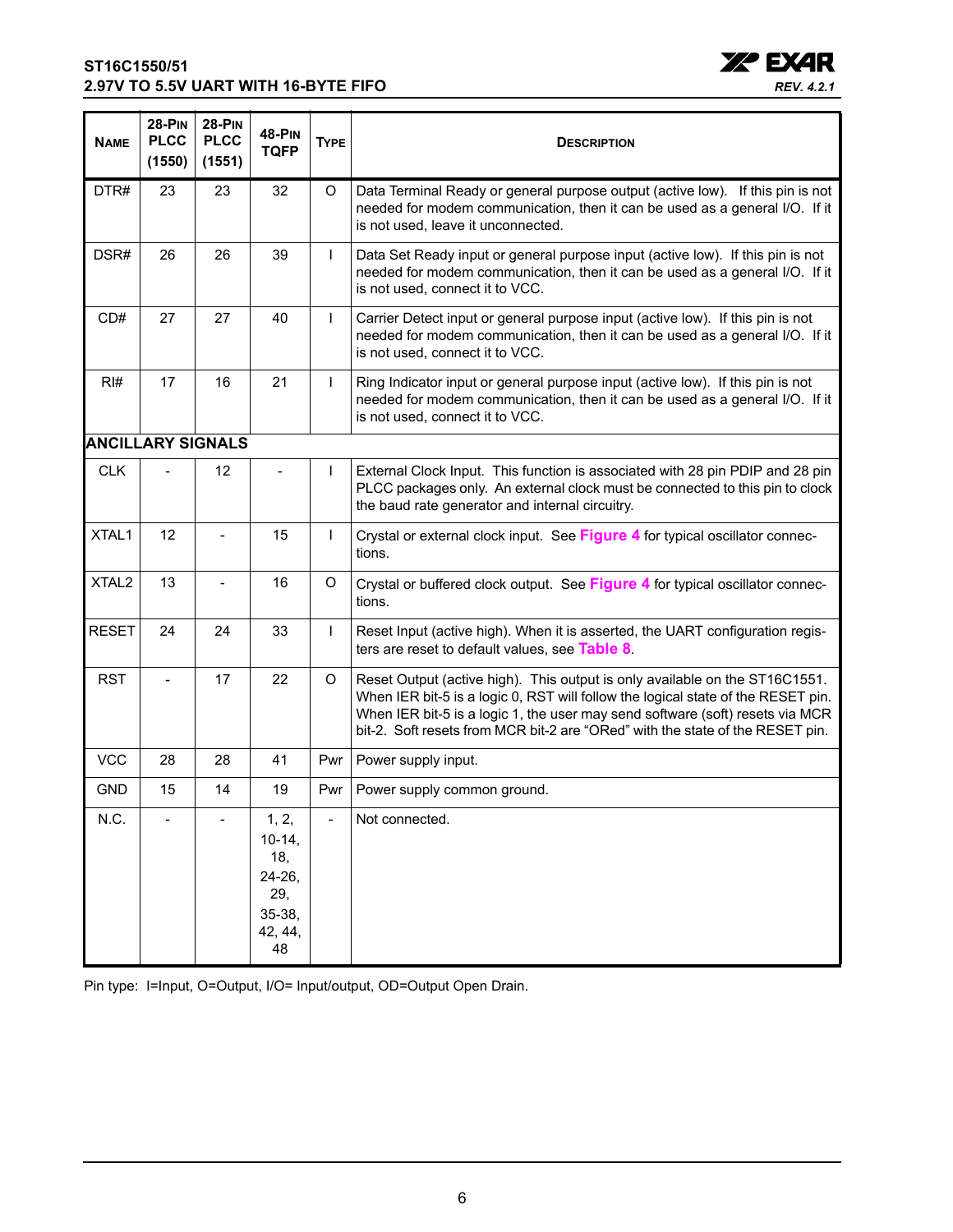

#### <span id="page-6-0"></span>**1.0 PRODUCT DESCRIPTION**

The ST16C155X provides serial asynchronous receive data synchronization, parallel-to-serial and serial-toparallel data conversions for both the transmitter and receiver sections. These functions are necessary for converting the serial data stream into parallel data that is required in digital data systems. Synchronization for the serial data stream is accomplished by adding start and stops bits to the transmit data to form a data character (character orientated protocol). Data integrity is ensured by attaching a parity bit to the data character. The parity bit is checked by the receiver for any transmission bit errors.

#### <span id="page-6-1"></span>**ENHANCED FEATURES**

The ST16C155X is an upward solution that provides 16 bytes of transmit and receive FIFO memory, instead of none in the 16C145X. The 155X is designed to work with high speed modems and shared network environments, that require fast data processing time. Increased performance is realized in the 155X by the larger transmit and receive FIFOs. This allows the external processor to handle more networking tasks within a given time. For example, the ST16C550 with a 16 byte FIFO, unloads 16 bytes of receive data in 93 microseconds (This example uses a character length of 11 bits, including start/stop bits at 115.2Kbps). This means the external CPU will have to service the receive FIFO less than every 100 microseconds. However with the 16 byte FIFO in the 155X, the data buffer will not require unloading/loading for 1.53 ms. This increases the service interval giving the external CPU additional time for other applications and reducing the overall UART interrupt servicing time. In addition, the 4 selectable levels of FIFO trigger interrupt are provided for maximum data throughput performance especially when operating in a multi-channel environment. The FIFO memory greatly reduces the bandwidth requirement of the external controlling CPU, increases performance, and reduces power consumption.

## <span id="page-6-3"></span><span id="page-6-2"></span>**DATA RATE**

The 155X is capable of operation up to 1.5 Mbps with a 24 MHz crystal or external clock input with a 16X sampling clock (at VCC = 5.0V). With a crystal of 14.7456 MHz and through a software option, the user can select data rates up to 921.6 Kbps.

The rich feature set of the 155X is available through internal registers. Selectable receive FIFO trigger levels, selectable baud rates, and modem interface controls are all standard features. Following a power on reset or an external reset, the 155X is software compatible with the ST16C145X.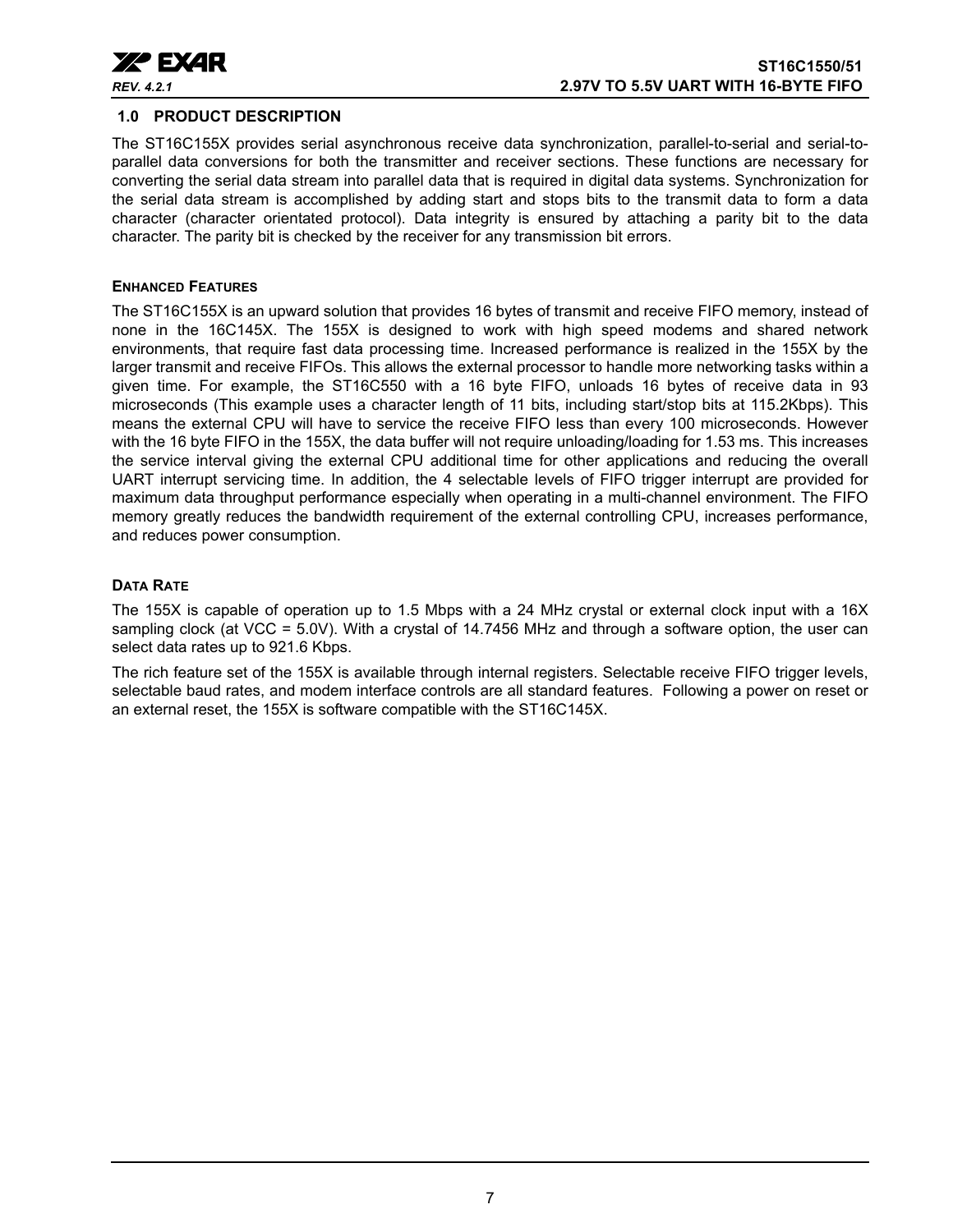

#### <span id="page-7-1"></span>**2.0 FUNCTIONAL DESCRIPTIONS**

#### <span id="page-7-2"></span>*2.1 Internal Registers*

The 155X has a set of enhanced registers for controlling, monitoring and data loading and unloading. These registers function as data holding registers (THR/RHR), interrupt status and control registers (ISR/IER), a FIFO control register (FCR), receive line status and control registers (LSR/LCR), modem status and control registers (MSR/MCR), programmable data rate (clock) divisor registers (DLL/DLM), and a user accessible scractchpad register (SPR). All the register functions are discussed in full detail later in **["Section 3.0, UART INTERNAL](#page-13-0)  [REGISTERS" on page](#page-13-0) 14**.

## <span id="page-7-3"></span>*2.2 DMA Mode*

The DMA Mode (a legacy term) in this document does not mean "Direct Memory Access" but refers to data block transfer operation. The DMA mode affects the state of the RXRDY and TXRDY bits (ISR bits 5 and 4 respectively). The transmit and receive FIFO trigger levels provide additional flexibility to the user for block mode operation. The LSR bits 5-6 provide an indication when the transmitter is empty or has an empty location(s) for more data. The user can optionally operate the transmit and receive FIFO in the DMA mode (FCR bit-3=1). When the transmit and receive FIFO are enabled and the DMA mode is disabled (FCR bit-3 = 0), the 155X activates the TXRDY & RXRDY output pin for each data transmit or receive operation. When DMA mode is enabled (FCR bit-3 = 1), the user takes advantage of block mode operation by loading or unloading the FIFO in a block sequence determined by the programmed trigger level. In this mode, the 155X sets the TXRDY bit when the transmit FIFO becomes full, and sets the RXRDY pin when the receive FIFO becomes empty. The following table shows their behavior.

<span id="page-7-0"></span>

| <b>PINS</b>  | $FCR$ BIT-0=0<br>(FIFO DISABLED)   | FCR BIT-0=1 (FIFO ENABLED)                        |                                                                                |  |  |  |  |
|--------------|------------------------------------|---------------------------------------------------|--------------------------------------------------------------------------------|--|--|--|--|
|              |                                    | FCR Bit- $3 = 0$<br>(DMA Mode Disabled)           | FCR Bit-3 = $1$<br>(DMA Mode Enabled)                                          |  |  |  |  |
| <b>RXRDY</b> | $= 1$ byte<br>$0 = no$ data        | $=$ at least 1 byte in FIFO<br>$0 =$ FIFO empty   | $1 =$ FIFO reaches the trigger level, or timeout<br>occurs<br>$0 =$ FIFO empty |  |  |  |  |
| <b>TXRDY</b> | $=$ THR empty<br>$0 =$ byte in THR | $1 =$ FIFO empty<br>$0 = at least 1 byte in FIFO$ | $1 =$ FIFO has at least 1 empty location<br>I0 = FIFO is full                  |  |  |  |  |

## **TABLE 1: TXRDY AND RXRDY BITS IN FIFO AND DMA MODE**

## <span id="page-7-4"></span>*2.3 Crystal Oscillator or External Clock*

The 155X includes an on-chip oscillator (XTAL1 and XTAL2). The crystal oscillator provides the system clock to the Baud Rate Generators (BRG) in the UART. XTAL1 is the input to the oscillator or external clock buffer input with XTAL2 pin being the output. For programming details, see **["Section 2.4, Programmable Baud Rate](#page-8-1) [Generator" on page](#page-8-1) 9**.

The on-chip oscillator is designed to use an industry standard microprocessor crystal (parallel resonant, fundamental frequency with 10-22 pF capacitance load, ESR of 20-120 ohms and 100ppm frequency tolerance) connected externally between the XTAL1 and XTAL2 pins (see **[Figure](#page-8-0) 4**). Alternatively, an external clock can be connected to the XTAL1 pin to clock the internal baud rate generator for standard or custom rates. Typical oscillator connections are shown in **[Figure](#page-8-0) 4**. For further reading on oscillator circuit please see application note DAN108 on EXAR's web site.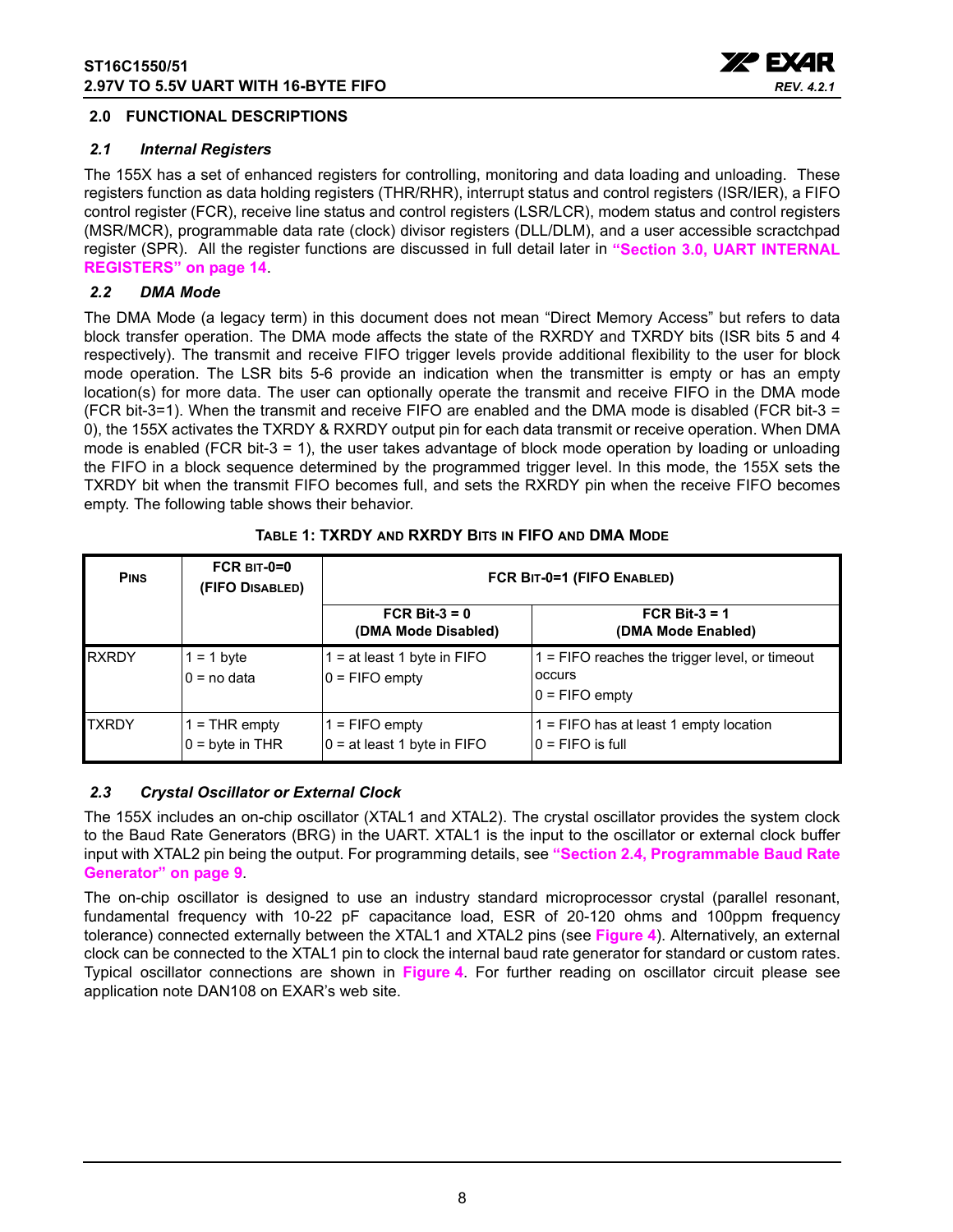<span id="page-8-0"></span>



## <span id="page-8-1"></span>*2.4 Programmable Baud Rate Generator*

The UART has its own Baud Rate Generator (BRG) with a prescaler. The prescaler is controlled by a software bit in the MCR register. The MCR register bit-7 sets the prescaler to divide the input crystal or external clock by 1 or 4. The clock output of the prescaler goes to the BRG. The BRG further divides this clock by a programmable divisor between 1 and  $(2^{16} - 1)$  to obtain a 16X sampling clock of the serial data rate. The sampling clock is used by the transmitter for data bit shifting and receiver for data sampling. The BRG divisor (DLL and DLM registers) defaults to a random value upon power up or a reset. Therefore, the BRG must be programmed during initialization to the operating data rate. Programming the Baud Rate Generator Registers DLM and DLL provides the capability of selecting the operating data rate. **[Table](#page-9-0) 2** shows the standard data rates available with a 14.7456 MHz crystal or external clock at 16X clock rate. When using a non-standard data rate crystal or external clock, the divisor value can be calculated for DLL/DLM with the following equation.

divisor (decimal) = (XTAL1 clock frequency / prescaler) / (serial data rate x 16)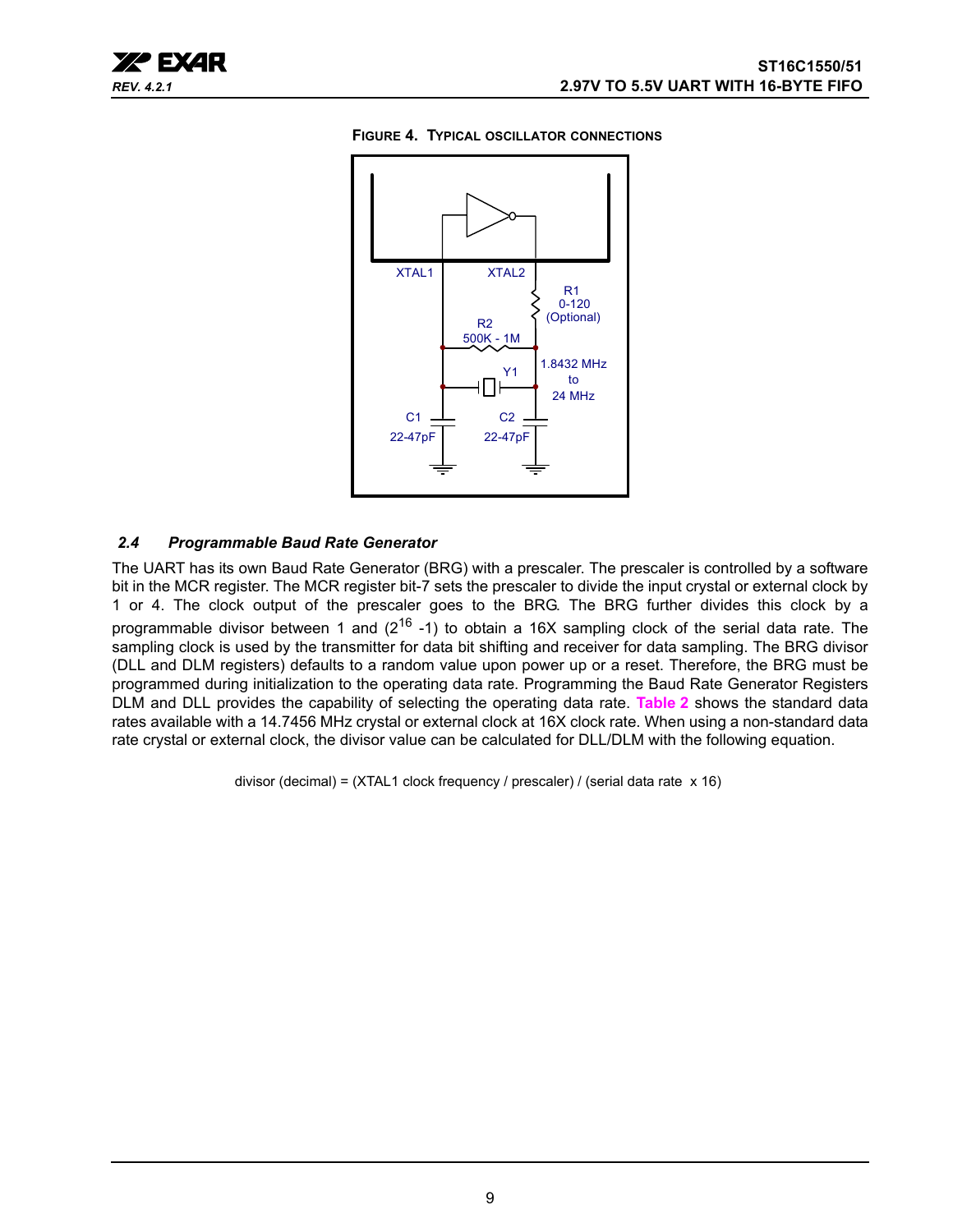

<span id="page-9-0"></span>

| <b>OUTPUT Data Rate</b><br>$MCR$ Bit-7=1 | <b>OUTPUT Data Rate</b><br>$MCR$ Bit-7=0 | <b>DIVISOR FOR 16x</b><br><b>Clock (Decimal)</b> | <b>DIVISOR FOR 16X</b><br>Clock (HEX) | <b>DLM</b><br><b>PROGRAM</b><br>VALUE (HEX) | <b>DLL</b><br><b>PROGRAM</b><br>VALUE (HEX) | <b>DATA RATE</b><br>ERROR (%) |
|------------------------------------------|------------------------------------------|--------------------------------------------------|---------------------------------------|---------------------------------------------|---------------------------------------------|-------------------------------|
| 100                                      | 400                                      | 2304                                             | 900                                   | 09                                          | $00\,$                                      | $\Omega$                      |
| 600                                      | 2400                                     | 384                                              | 180                                   | 01                                          | 80                                          | $\mathbf 0$                   |
| 1200                                     | 4800                                     | 192                                              | CO                                    | 00                                          | CO                                          | $\mathbf 0$                   |
| 2400                                     | 9600                                     | 96                                               | 60                                    | 00                                          | 60                                          | $\mathbf 0$                   |
| 4800                                     | 19.2k                                    | 48                                               | 30                                    | 00                                          | 30                                          | $\mathbf 0$                   |
| 9600                                     | 38.4k                                    | 24                                               | 18                                    | 00                                          | 18                                          | $\Omega$                      |
| 19.2k                                    | 76.8k                                    | 12                                               | 0C                                    | 00                                          | OC                                          | $\mathbf 0$                   |
| 38.4k                                    | 153.6k                                   | 6                                                | 06                                    | 00                                          | 06                                          | $\mathbf{0}$                  |
| 57.6k                                    | 230.4k                                   | $\overline{4}$                                   | 04                                    | 00                                          | 04                                          | $\Omega$                      |
| 115.2k                                   | 460.8k                                   | 2                                                | 02                                    | 00                                          | 02                                          | $\mathbf 0$                   |
| 230.4k                                   | 921.6k                                   | 1                                                | 01                                    | 00                                          | 01                                          | $\mathbf 0$                   |

|  | TABLE 2: TYPICAL DATA RATES WITH A 14.7456 MHZ CRYSTAL OR EXTERNAL CLOCK |
|--|--------------------------------------------------------------------------|
|--|--------------------------------------------------------------------------|

## <span id="page-9-1"></span>*2.5 Transmitter*

The transmitter section comprises of an 8-bit Transmit Shift Register (TSR) and 16 bytes of FIFO which includes a byte-wide Transmit Holding Register (THR). TSR shifts out every data bit with the 16X internal clock. A bit time is 16 clock periods. The transmitter sends the start-bit followed by the number of data bits, inserts the proper parity-bit if enabled, and adds the stop-bit(s). The status of the FIFO and TSR are reported in the Line Status Register (LSR bit-5 and bit-6).

## <span id="page-9-2"></span>**2.5.1 Transmit Holding Register (THR) - Write Only**

The transmit holding register is an 8-bit register providing a data interface to the host processor. The host writes transmit data byte to the THR to be converted into a serial data stream including start-bit, data bits, parity-bit and stop-bit(s). The least-significant-bit (Bit-0) becomes first data bit to go out. The THR is the input register to the transmit FIFO of 16 bytes when FIFO operation is enabled by FCR bit-0. Every time a write operation is made to the THR, the FIFO data pointer is automatically bumped to the next sequential data location.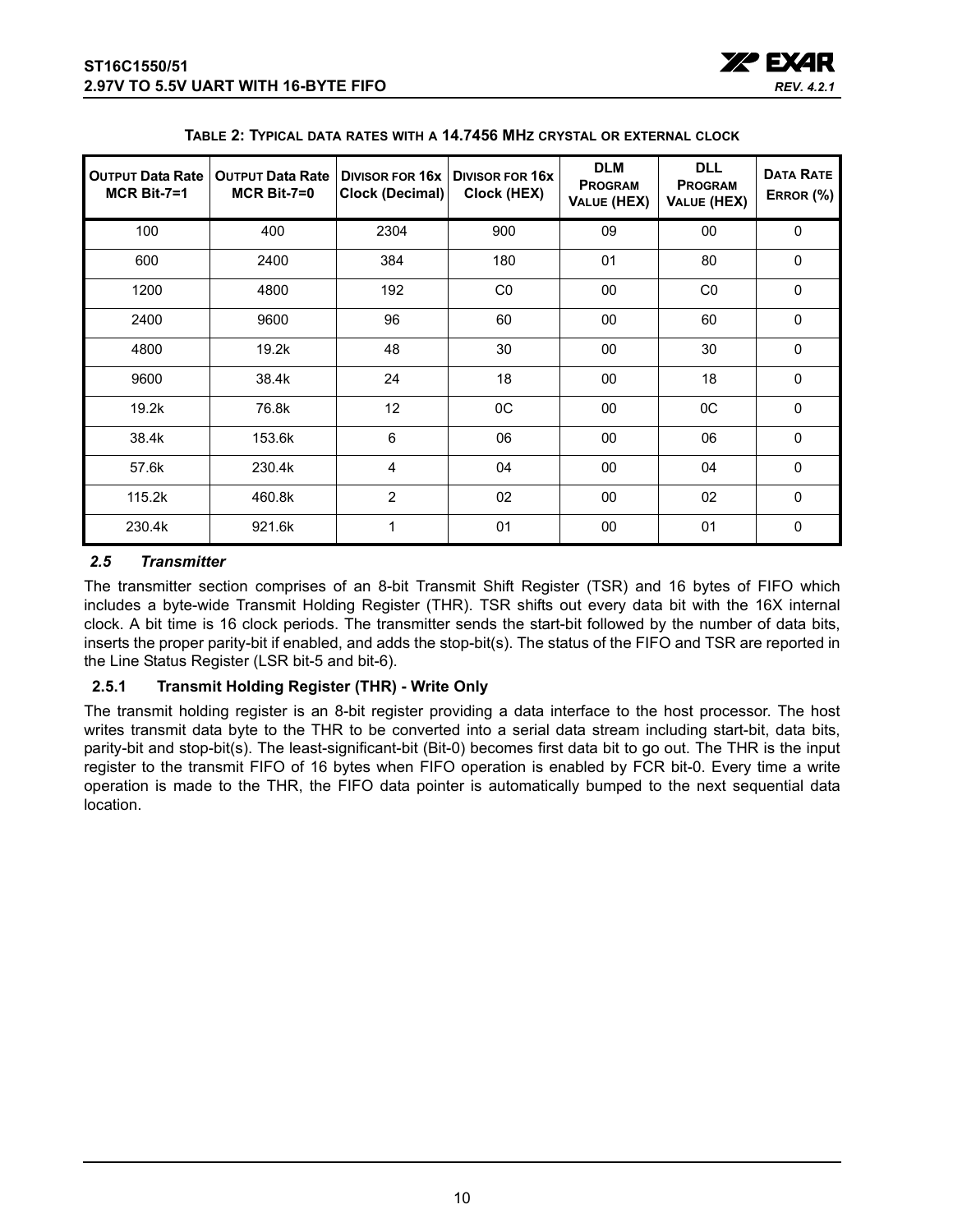

## <span id="page-10-1"></span>**2.5.2 Transmitter Operation in non-FIFO Mode**

The host loads transmit data to THR one character at a time. The THR empty flag (LSR bit-5) is set when the data byte is transferred to TSR. THR flag can generate a transmit empty interrupt (ISR bit-1) when it is enabled by IER bit-1. The TSR flag (LSR bit-6) is set when TSR becomes completely empty.



<span id="page-10-2"></span>

## <span id="page-10-3"></span>**2.5.3 Transmitter Operation in FIFO Mode**

The host may fill the transmit FIFO with up to 16 bytes of transmit data. The THR empty flag (LSR bit-5) is set whenever the FIFO is empty. The THR empty flag can generate a transmit empty interrupt (ISR bit-1) when the amount of data in the FIFO falls below its programmed trigger level. The transmit empty interrupt is enabled by IER bit-1. The TSR flag (LSR bit-6) is set when TSR/FIFO becomes empty.

## <span id="page-10-0"></span>*2.6 Receiver*

The receiver section contains an 8-bit Receive Shift Register (RSR) and 16 bytes of FIFO which includes a byte-wide Receive Holding Register (RHR). The RSR uses the 16X clock for timing. It verifies and validates every bit on the incoming character in the middle of each data bit. On the falling edge of a start or false start bit, an internal receiver counter starts counting at the 16X clock rate. After 8 clocks the start bit period should be at the center of the start bit. At this time the start bit is sampled and if it is still a logic 0 it is validated. Evaluating the start bit in this manner prevents the receiver from assembling a false character. The rest of the data bits and stop bits are sampled and validated in this same manner to prevent false framing. If there were any error(s), they are reported in the LSR register bits 2-4. Upon unloading the receive data byte from RHR, the receive FIFO pointer is bumped and the error tags are immediately updated to reflect the status of the data byte in RHR register. RHR can generate a receive data ready interrupt upon receiving a character or delay until it reaches the FIFO trigger level. Furthermore, data delivery to the host is guaranteed by a receive data ready time-out interrupt when data is not received for 4 word lengths as defined by LCR[1:0] plus 12 bits time. This is equivalent to 3.7-4.6 character times. The RHR interrupt is enabled by IER bit-0.

## <span id="page-10-4"></span>**2.6.1 Receive Holding Register (RHR) - Read-Only**

The Receive Holding Register is an 8-bit register that holds a receive data byte from the Receive Shift Register. It provides the receive data interface to the host processor. The RHR register is part of the receive FIFO of 16 bytes by 11-bits wide, the 3 extra bits are for the 3 error tags to be reported in LSR register. When the FIFO is enabled by FCR bit-0, the RHR contains the first data character received by the FIFO. After the RHR is read, the next character byte is loaded into the RHR and the errors associated with the current data byte are immediately updated in the LSR bits 2-4.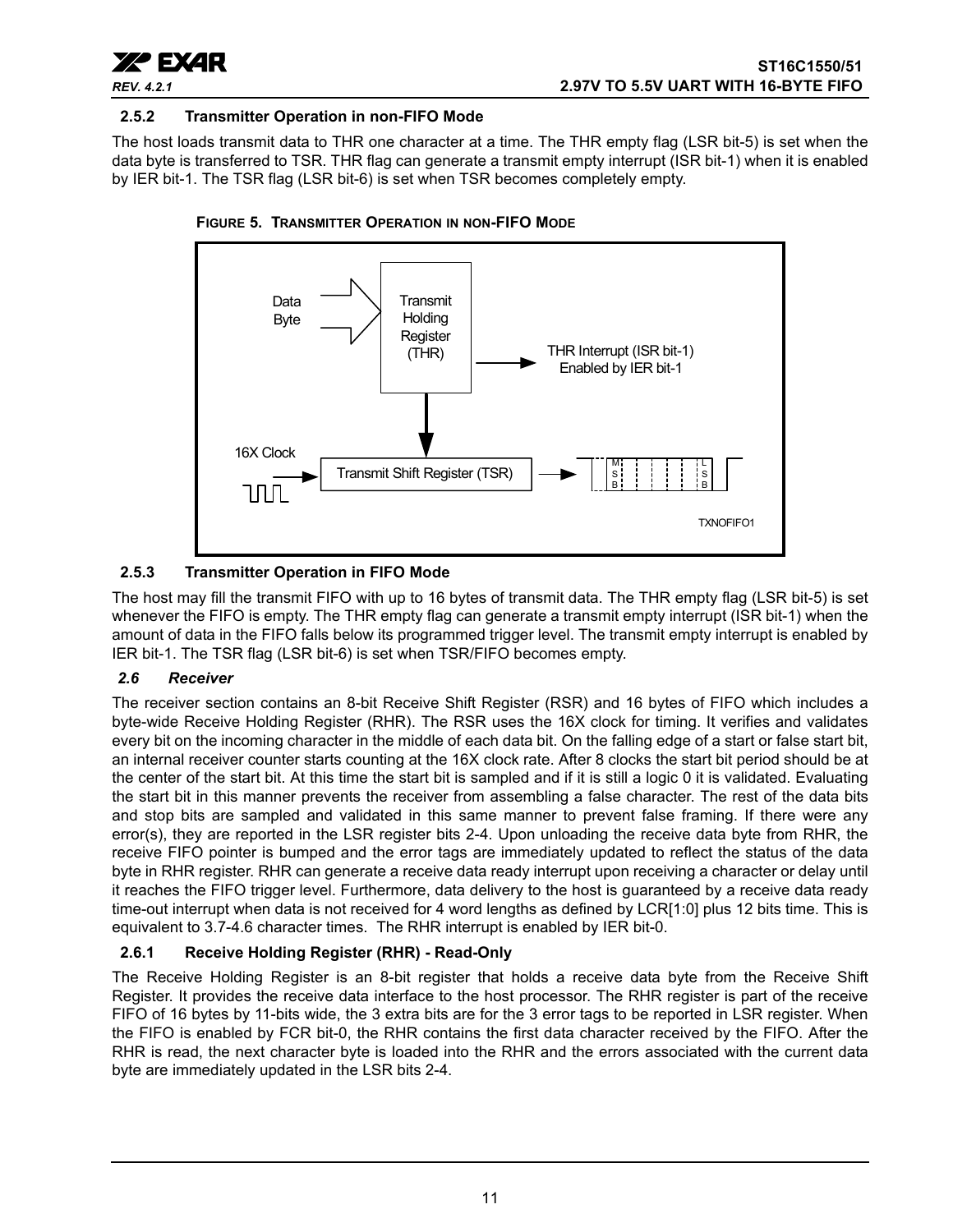

#### <span id="page-11-1"></span>**FIGURE 6. RECEIVER OPERATION IN NON-FIFO MODE**



## <span id="page-11-2"></span>*2.7 Special (Enhanced Feature) Mode*

The 155X supports the standard features of the ST16C550. In addition the 155X supports some enhanced features not available for the ST16C550. These features are enabled by IER bit-5 and include a software controllable (SOFT) reset, power down feature and FIFO monitoring bits.

#### <span id="page-11-3"></span>**2.7.1 Soft Reset**

Soft resets are useful when the user desires the capability of resetting an externally connected device only. MCR bit-2 can be used to initiate a SOFT reset at the RST output pin. This does not reset the 155X (only the RESET input pin can reset the 155X). Soft resets from MCR bit-2 are "ORed" with the RESET input pin. Therefore both reset types will be seen at the RST output pin.

#### <span id="page-11-0"></span>**2.7.2 Power Down Mode**

The power down feature (controlled by MCR bit-7) provides the user with the capability to conserve power when the package is not in actual use without destroying internal register configuration data. This allows quick turnarounds from power down to normal operation.

## <span id="page-11-4"></span>**2.7.3 TXRDY and RXRDY bits**

When IER bit-5 is set to a logic 1, ISR bits 4 and 5 represent the compliment (inversion) of the TXRDY status and RXRDY status, respectively. See **[Table](#page-7-0) 1**.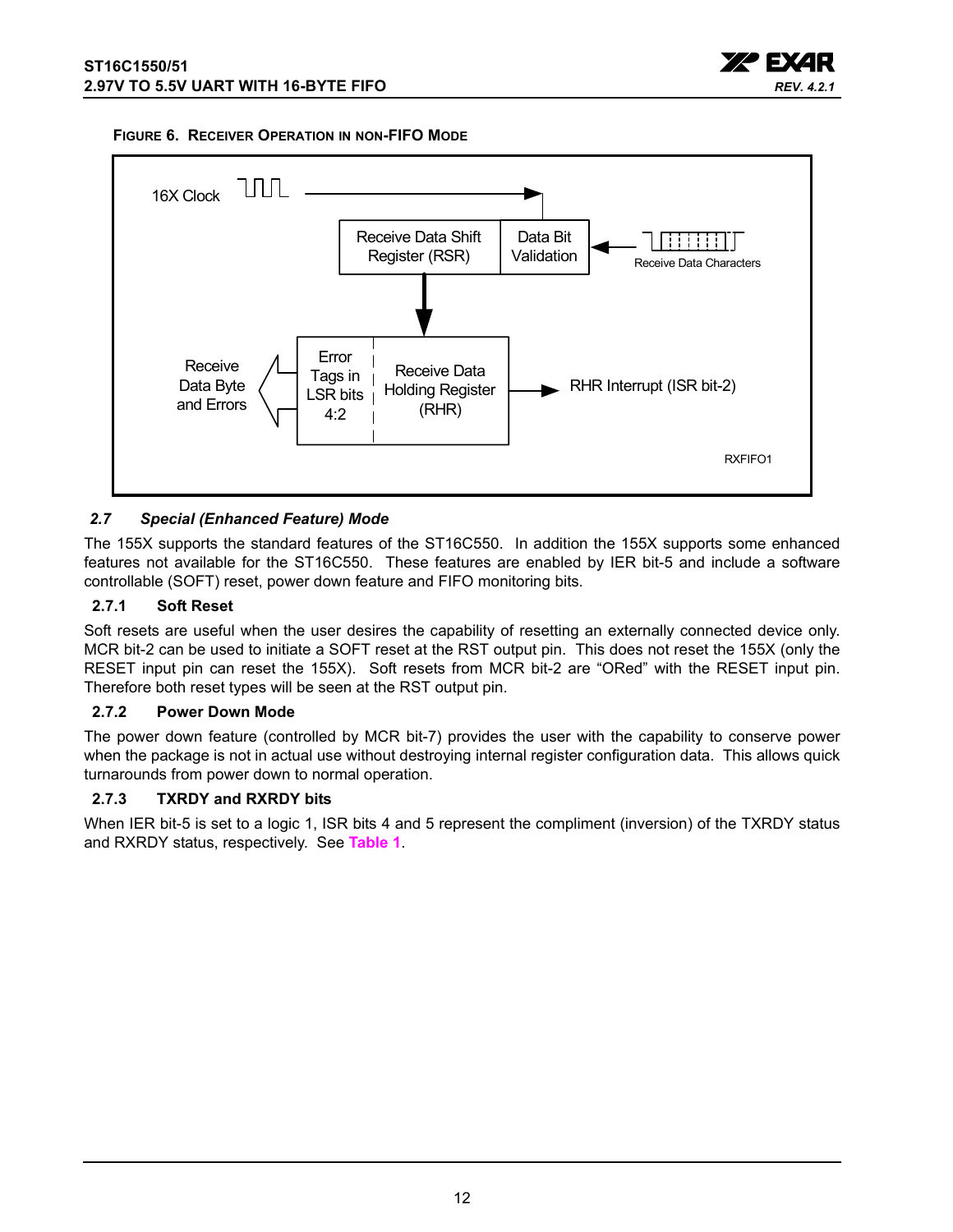

## <span id="page-12-1"></span>*2.8 Internal Loopback*

The 155X UART provides an internal loopback capability for system diagnostic purposes. The internal loopback mode is enabled by setting MCR register bit-4 to logic 1. All regular UART functions operate normally. **[Figure](#page-12-0) 7** shows how the modem port signals are re-configured. Transmit data from the transmit shift register output is internally routed to the receive shift register input allowing the system to receive the same data that it was sending. The TX pin is held at logic 1 or mark condition while RTS# and DTR# are de-asserted, and CTS#, DSR# CD# and RI# inputs are ignored. Caution: the RX input must be held to a logic 1 during loopback test else upon exiting the loopback test the UART may detect and report a false "break" signal.

<span id="page-12-0"></span>

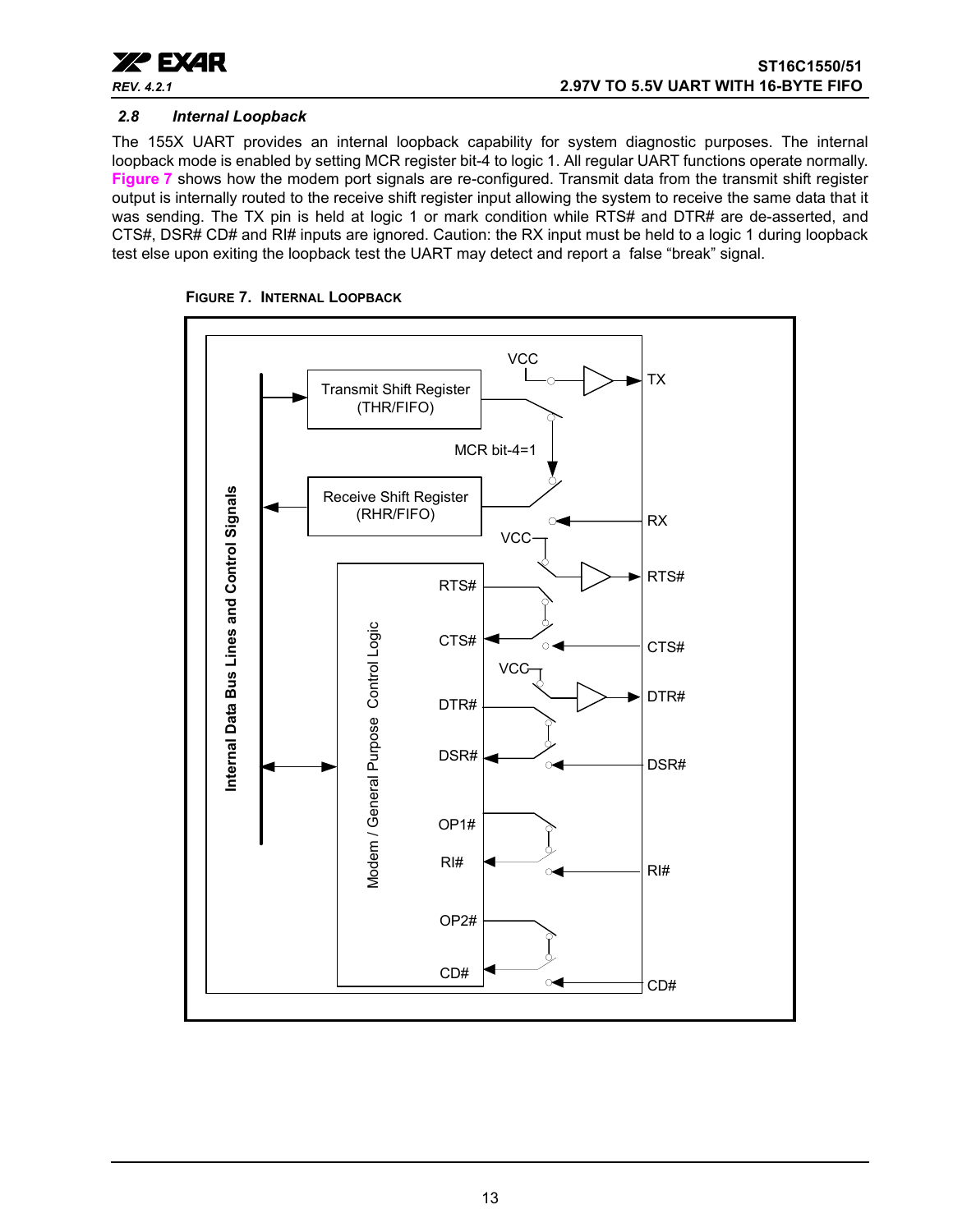

## <span id="page-13-0"></span>**3.0 UART INTERNAL REGISTERS**

The 155X has a set of configuration registers selected by address lines A0, A1 and A2. The 16C550 compatible registers can be accessed when LCR[7] = 0 and the baud rate generator divisor registers can be accessed when LCR[7] = 1. The complete register set is shown on **[Table](#page-13-1) 3** and **[Table](#page-14-0) 4**.

<span id="page-13-1"></span>

| A2, A1, A0 ADDRESSES                   | <b>REGISTER</b>                                                   | <b>READ/WRITE</b>       | <b>COMMENTS</b> |
|----------------------------------------|-------------------------------------------------------------------|-------------------------|-----------------|
| 0<br>0 <sub>0</sub>                    | RHR - Receive Holding Register<br>THR - Transmit Holding Register | Read-only<br>Write-only | $LCR[7] = 0$    |
| $\mathbf 0$<br>0<br>$\overline{0}$     | DLL - Div Latch Low Byte                                          | Read/Write              | $LCR[7] = 1$    |
| $\Omega$<br>0<br>-1                    | DLM - Div Latch High Byte                                         | Read/Write              |                 |
| $\Omega$<br>0<br>$\overline{1}$        | IER - Interrupt Enable Register                                   | Read/Write              |                 |
| $\mathbf{0}$<br>0<br>$\overline{1}$    | ISR - Interrupt Status Register<br>FCR - FIFO Control Register    | Read-only<br>Write-only | $LCR[7] = 0$    |
| $\mathbf{0}$<br>$1 \quad 1$            | LCR - Line Control Register                                       | Read/Write              |                 |
| 0 <sub>0</sub><br>1                    | MCR - Modem Control Register                                      | Read/Write              |                 |
| $\Omega$<br>$\mathbf 1$<br>$\mathbf 1$ | LSR - Line Status Register<br>Reserved                            | Read-only<br>Write-only | $LCR[7] = 0$    |
| $1\quad 0$<br>$\mathbf 1$              | MSR - Modem Status Register<br>Reserved                           | Read-only<br>Write-only |                 |
| 1                                      | SPR - Scratch Pad Register                                        | Read/Write              |                 |

#### **TABLE 3: ST16C155X UART INTERNAL REGISTERS**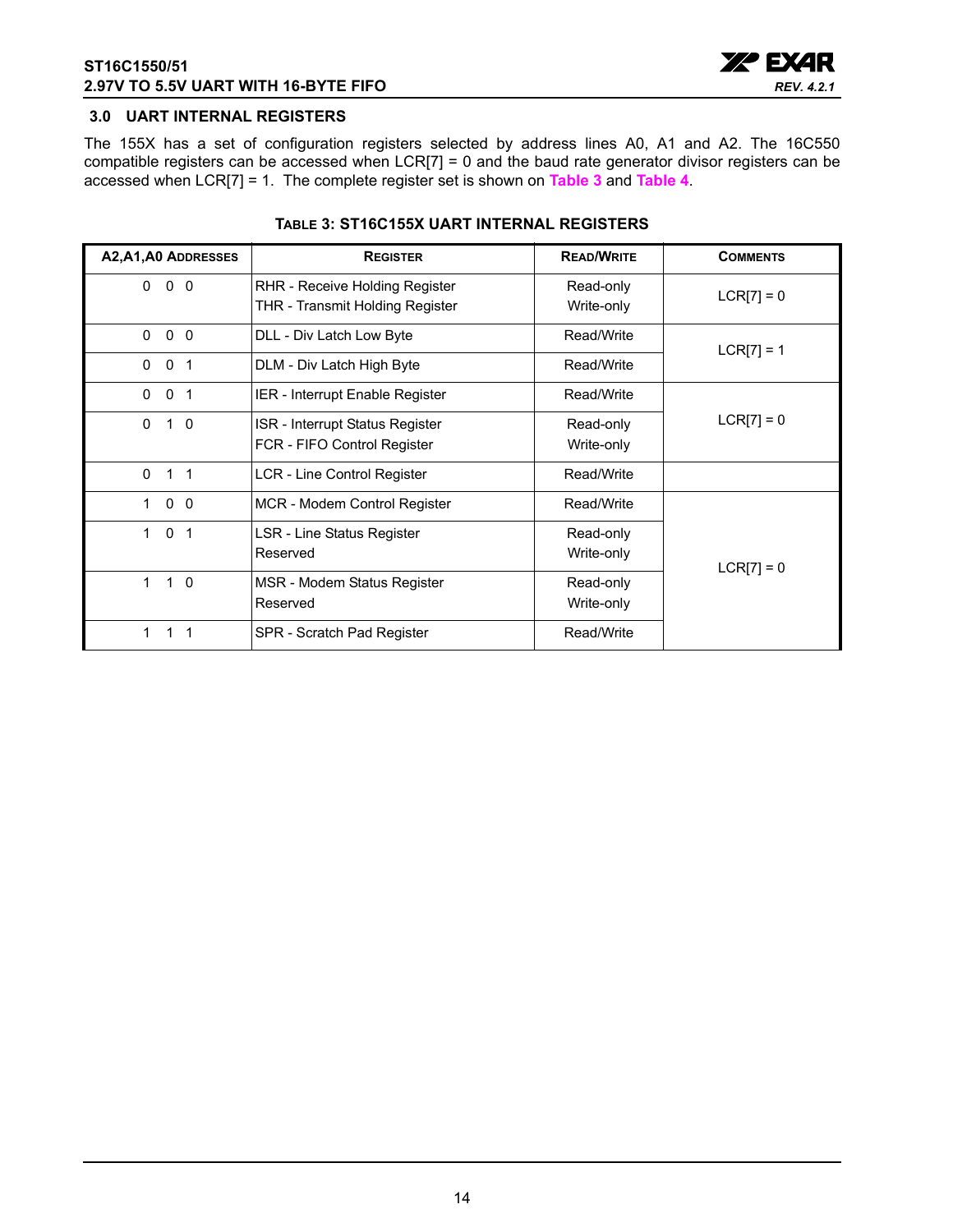| <b>REV. 4.2.1</b> |  |
|-------------------|--|

<span id="page-14-0"></span>.

| <b>ADDRESS</b><br>A2-A0            | <b>REG</b><br><b>NAME</b> | READ/<br><b>WRITE</b> | <b>BIT-7</b>                      | <b>BIT-6</b>                      | <b>BIT-5</b>                                                                                                 | <b>BIT-4</b>                              | <b>BIT-3</b>                             | <b>BIT-2</b>                                     | <b>BIT-1</b>                         | <b>BIT-0</b>                        | <b>COMMENT</b> |
|------------------------------------|---------------------------|-----------------------|-----------------------------------|-----------------------------------|--------------------------------------------------------------------------------------------------------------|-------------------------------------------|------------------------------------------|--------------------------------------------------|--------------------------------------|-------------------------------------|----------------|
| <b>16C550 Compatible Registers</b> |                           |                       |                                   |                                   |                                                                                                              |                                           |                                          |                                                  |                                      |                                     |                |
| 000                                | <b>RHR</b>                | <b>RD</b>             | Bit-7                             | Bit-6                             | Bit-5                                                                                                        | Bit-4                                     | Bit-3                                    | Bit-2                                            | Bit-1                                | Bit-0                               |                |
| 000                                | <b>THR</b>                | <b>WR</b>             | Bit-7                             | Bit-6                             | Bit-5                                                                                                        | Bit-4                                     | Bit-3                                    | Bit-2                                            | Bit-1                                | Bit-0                               |                |
| 001                                | <b>IER</b>                | RD/WR                 | $\pmb{0}$                         | $\mathsf 0$                       | Special<br>Mode<br>Enable<br>(Enable<br><b>ISR bits</b><br>5-4, FCR<br>bits 5-4,<br><b>MCR bits</b><br>7, 2) | $\pmb{0}$                                 | Modem<br><b>Status</b><br>Int.<br>Enable | <b>RXLine</b><br><b>Status</b><br>Int.<br>Enable | <b>TX</b><br>Empty<br>Int.<br>Enable | <b>RX</b><br>Data<br>Int.<br>Enable | $LCR[7] = 0$   |
| 010                                | <b>ISR</b>                | <b>RD</b>             | <b>FIFOs</b><br>Enabled           | <b>FIFOs</b><br>Enabled           | 0/<br><b>RXRDY</b>                                                                                           | 0/<br><b>TXRDY</b>                        | <b>INT</b><br>Source<br>Bit-3            | <b>INT</b><br>Source<br>Bit-2                    | <b>INT</b><br>Source<br>Bit-1        | <b>INT</b><br>Source<br>Bit-0       |                |
| 010                                | <b>FCR</b>                | <b>WR</b>             | <b>RXFIFO</b><br>Trigger<br>(MSB) | <b>RXFIFO</b><br>Trigger<br>(LSB) | $0/$<br><b>TXFIFO</b><br>Trigger<br>(MSB)                                                                    | $0/$<br><b>TXFIFO</b><br>Trigger<br>(LSB) | <b>DMA</b><br>Mode<br>Enable             | <b>TX</b><br><b>FIFO</b><br>Reset                | RX<br><b>FIFO</b><br>Reset           | <b>FIFOs</b><br>Enable              |                |
| 011                                | <b>LCR</b>                | RD/WR                 | Divisor<br>Enable                 | Set TX<br><b>Break</b>            | Set<br>Parity                                                                                                | Even<br>Parity                            | Parity<br>Enable                         | Stop<br><b>Bits</b>                              | Word<br>Length<br>Bit-1              | Word<br>Length<br>Bit-0             |                |
| 100                                | <b>MCR</b>                | RD/WR                 | 0/<br>Power<br>Down<br>Mode       | $\pmb{0}$                         | $\mathbf 0$                                                                                                  | Internal<br>Loop-<br>back<br>Enable       | (OP2#)<br><b>INT</b><br>Output<br>Enable | (OP1#)<br><b>SOFT</b><br>Reset                   | RTS#<br>Output<br>Control            | DTR#<br>Output<br>Control           |                |
| 101                                | <b>LSR</b>                | <b>RD</b>             | <b>RXFIFO</b><br>Global<br>Error  | THR &<br><b>TSR</b><br>Empty      | <b>THR</b><br>Empty                                                                                          | <b>RX</b><br><b>Break</b>                 | <b>RX</b><br>Framing<br>Error            | RX<br>Parity<br>Error                            | <b>RX</b><br>Over-<br>run<br>Error   | RX<br>Data<br>Ready                 | $LCR[7] = 0$   |
| $110$                              | <b>MSR</b>                | <b>RD</b>             | CD#<br>Input                      | RI#<br>Input                      | DSR#<br>Input                                                                                                | CTS#<br>Input                             | Delta<br>CD#                             | Delta<br>RI#                                     | Delta<br>DSR#                        | Delta<br>CTS#                       |                |
| 111                                | <b>SPR</b>                | RD/WR                 | Bit-7                             | Bit-6                             | Bit-5                                                                                                        | Bit-4                                     | Bit-3                                    | Bit-2                                            | Bit-1                                | Bit-0                               |                |
|                                    |                           |                       |                                   |                                   |                                                                                                              | <b>Baud Rate Generator Divisor</b>        |                                          |                                                  |                                      |                                     |                |
| 000                                | <b>DLL</b>                | RD/WR                 | Bit-7                             | Bit-6                             | Bit-5                                                                                                        | Bit-4                                     | Bit-3                                    | Bit-2                                            | Bit-1                                | Bit-0                               | $LCR[7] = 1$   |
| 001                                | <b>DLM</b>                | RD/WR                 | Bit-7                             | Bit-6                             | Bit-5                                                                                                        | Bit-4                                     | Bit-3                                    | Bit-2                                            | Bit-1                                | Bit-0                               |                |

## **TABLE 4: INTERNAL REGISTERS DESCRIPTION. SHADED BITS ARE ENABLED WHEN EFR BIT-4=1**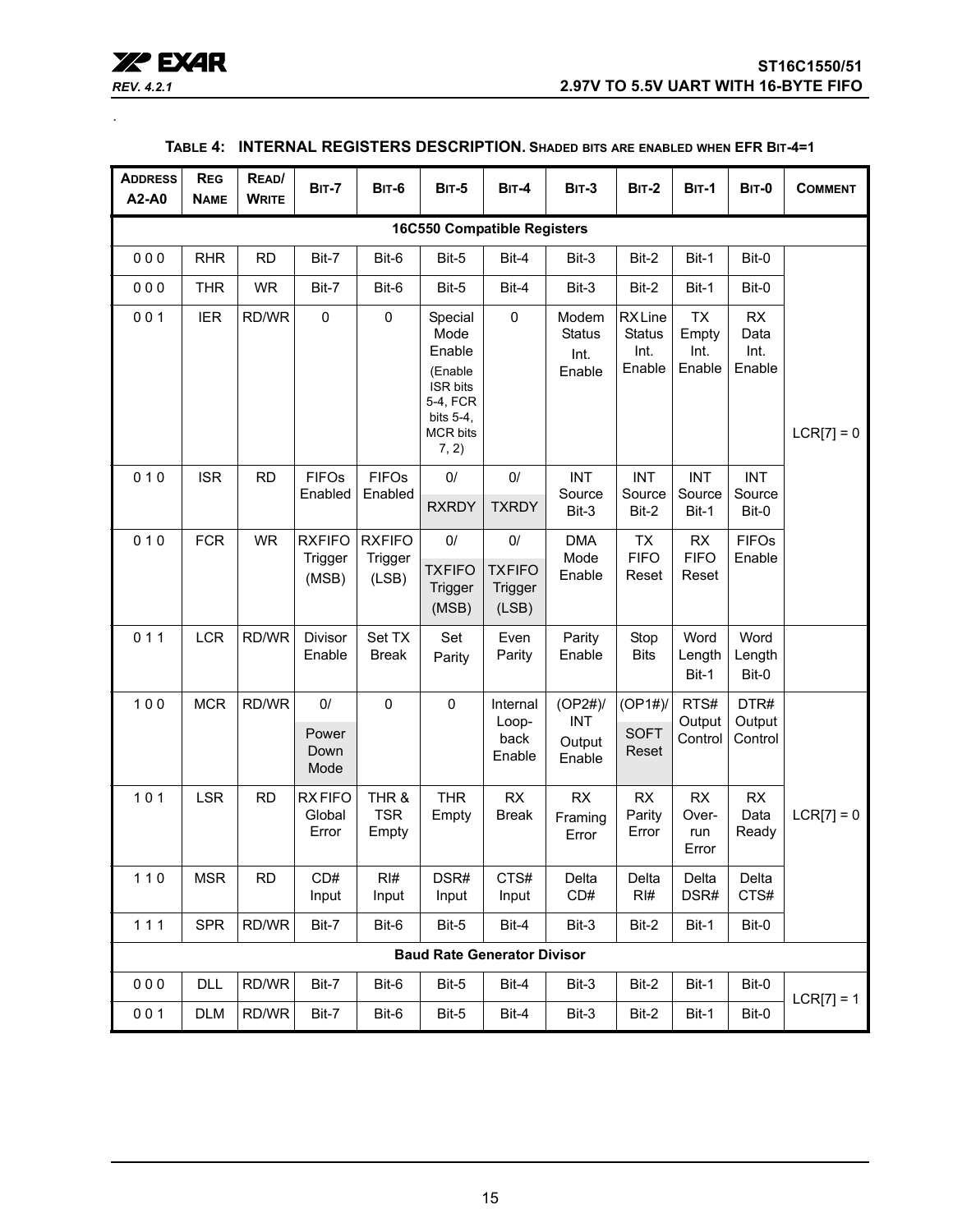

## <span id="page-15-0"></span>**4.0 INTERNAL REGISTER DESCRIPTIONS**

## <span id="page-15-1"></span>*4.1 Receive Holding Register (RHR) - Read- Only*

## **[SEE"RECEIVER" ON PAGE](#page-10-0) 11.**

<span id="page-15-2"></span>*4.2 Transmit Holding Register (THR) - Write-Only*

## **[SEE"TRANSMITTER" ON PAGE](#page-9-1) 10.**

## <span id="page-15-3"></span>*4.3 Interrupt Enable Register (IER) - Read/Write*

The Interrupt Enable Register (IER) masks the interrupts from receive data ready, transmit empty, line status and modem status registers. These interrupts are reported in the Interrupt Status Register (ISR).

## <span id="page-15-4"></span>**4.3.1 IER versus Receive FIFO Interrupt Mode Operation**

When the receive FIFO (FCR BIT-0 = 1) and receive interrupts (IER BIT-0 = 1) are enabled, the RHR interrupts (see ISR bits 2 and 3) status will reflect the following:

- **A.** The receive data available interrupts are issued to the host when the FIFO has reached the programmed trigger level. It will be cleared when the FIFO drops below the programmed trigger level.
- **B.** FIFO level will be reflected in the ISR register when the FIFO trigger level is reached. Both the ISR register status bit and the interrupt will be cleared when the FIFO drops below the trigger level.
- **C.** The receive data ready bit (LSR BIT-0) is set as soon as a character is transferred from the shift register to the receive FIFO. It is reset when the FIFO is empty.

## <span id="page-15-5"></span>**4.3.2 IER versus Receive/Transmit FIFO Polled Mode Operation**

When FCR BIT-0 equals a logic 1 for FIFO enable; resetting IER bits 0-3 enables the ST16C155X in the FIFO polled mode of operation. Since the receiver and transmitter have separate bits in the LSR either or both can be used in the polled mode by selecting respective transmit or receive control bit(s).

- **A.** LSR BIT-0 indicates there is data in RHR or RX FIFO.
- **B.** LSR BIT-1 indicates an overrun error has occurred and that data in the FIFO may not be valid.
- **C.** LSR BIT 2-4 provides the type of receive data errors encountered for the data byte in RHR, if any.
- **D.** LSR BIT-5 indicates THR is empty.
- **E.** LSR BIT-6 indicates when both the transmit FIFO and TSR are empty.
- **F.** LSR BIT-7 indicates a data error in at least one character in the RX FIFO.

#### **IER[0]: RHR Interrupt Enable**

The receive data ready interrupt will be issued when RHR has a data character in the non-FIFO mode or when the receive FIFO has reached the programmed trigger level in the FIFO mode.

- Logic 0 = Disable the receive data ready interrupt (default).
- Logic 1 = Enable the receiver data ready interrupt.

#### **IER[1]: THR Interrupt Enable**

This bit enables the Transmit Ready interrupt which is issued whenever the THR is empty in the non-FIFO mode or when data in the FIFO falls below the programmed trigger level in the FIFO mode. If the THR is empty when this bit is enabled, an interrupt will be generated. Note that this interrupt does not behave in the same manner as the industry standard 16C550. **[SEE"INTERRUPT CLEARING:" ON PAGE](#page-16-0) 17.**

- Logic 0 = Disable Transmit Ready interrupt (default).
- Logic 1 = Enable Transmit Ready interrupt.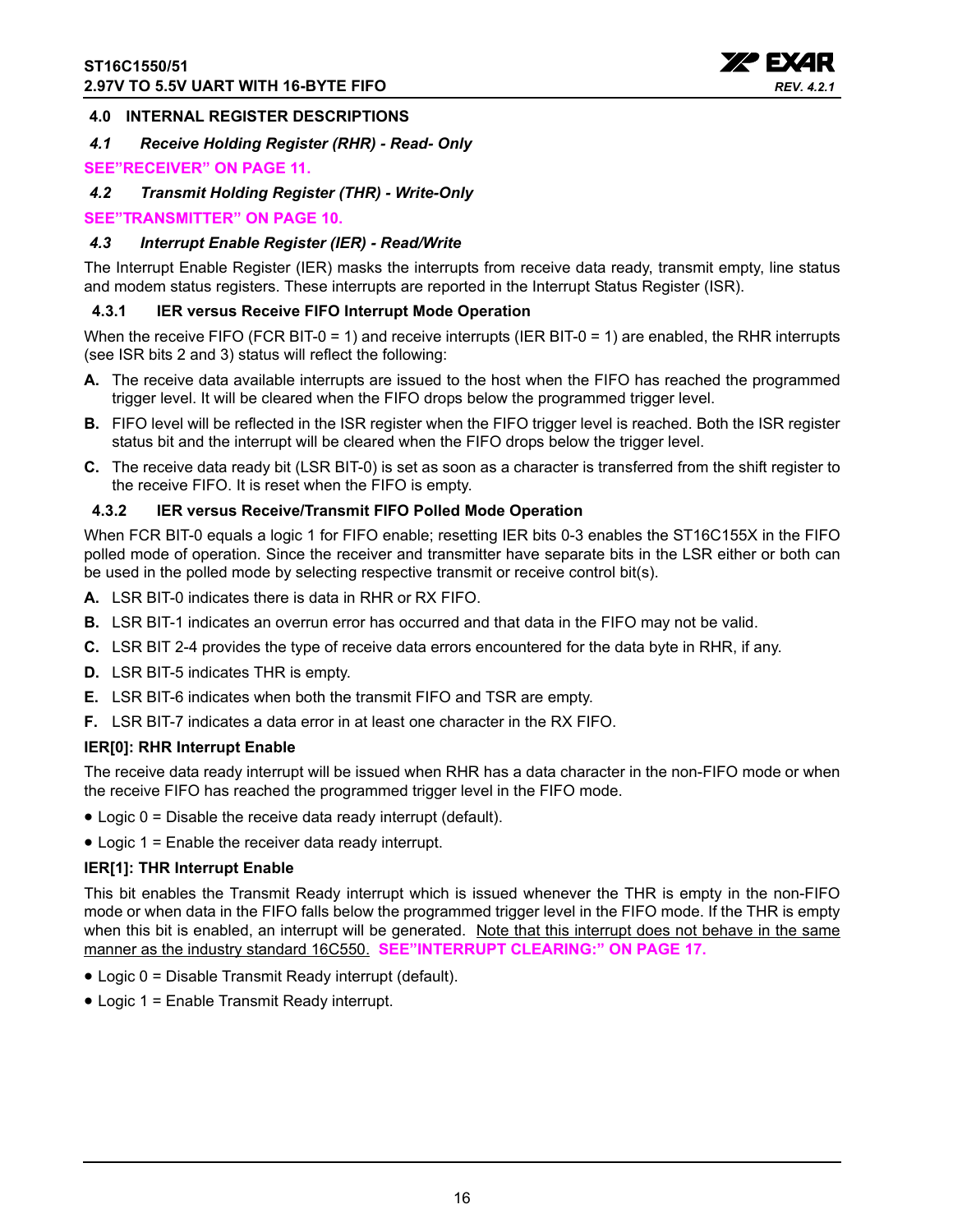

## **IER[2]: Receive Line Status Interrupt Enable**

If any of the LSR register bits 1, 2, 3 or 4 is a logic 1, it will generate an interrupt to inform the host controller about the error status of the current data byte in FIFO. LSR bit-1 generates an interrupt immediately when the character has been received. LSR bits 2-4 generate an interrupt when the character with errors is read out of the FIFO.

- Logic 0 = Disable the receiver line status interrupt (default).
- Logic 1 = Enable the receiver line status interrupt.

#### **IER[3]: Modem Status Interrupt Enable**

- Logic 0 = Disable the modem status register interrupt (default).
- Logic 1 = Enable the modem status register interrupt.

## **IER[4]: Reserved**

## **IER[5]: Special Mode Enable**

- Logic 0 = Disable special mode functions (default).
- Logic 1 = Enable special mode functions in addition to basic ST16C1450 functions. Enables ISR bits 4-5 (TXRDY/RXRDY), MCR bit-2 (soft reset) and MCR bit-7 (power down) functions.

## **IER[7:6]: Reserved**

## <span id="page-16-1"></span>*4.4 Interrupt Status Register (ISR) - Read-Only*

The UART provides multiple levels of prioritized interrupts to minimize external software interaction. The Interrupt Status Register (ISR) provides the user with six interrupt status bits. Performing a read cycle on the ISR will give the user the current highest pending interrupt level to be serviced, others are queued up to be serviced next. No other interrupts are acknowledged until the pending interrupt is serviced. The Interrupt Source Table, **[Table](#page-17-0) 5**, shows the data values (bits 0-3) for the interrupt priority levels and the interrupt sources associated with each of these interrupt levels.

#### <span id="page-16-2"></span>**4.4.1 Interrupt Generation:**

- LSR is by any of the LSR bits 1, 2, 3 and 4.
- RXRDY is by RX trigger level.
- RXRDY Time-out is by a 4-char plus 12 bits delay timer.
- TXRDY is by TX trigger level or TX FIFO empty.
- MSR is by any of the MSR bits 0, 1, 2 and 3.

## <span id="page-16-0"></span>**4.4.2 Interrupt Clearing:**

- LSR interrupt is cleared by a read to the LSR register (but flags and tags not cleared until character(s) that generated the interrupt(s) has been emptied or cleared from FIFO).
- RXRDY interrupt is cleared by reading data until FIFO falls below the trigger level.
- RXRDY Time-out interrupt is cleared by reading RHR until empty.
- TXRDY interrupt is cleared by a read to the ISR register AND disabling the TXRDY interrupt (set IER bit-1 = 0), or by loading data into the TX FIFO.
- MSR interrupt is cleared by a read to the MSR register.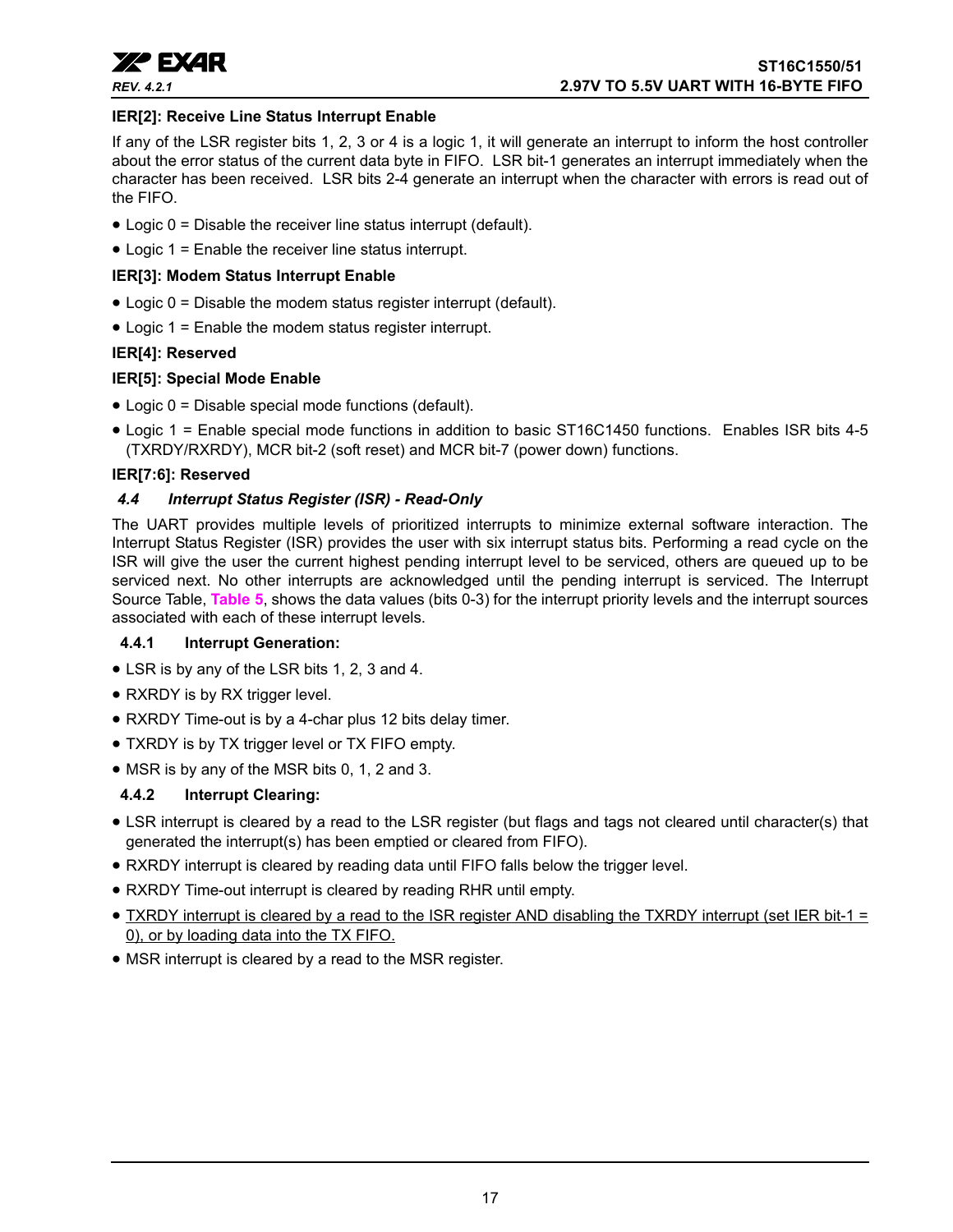

| <b>TABLE 5: INTERRUPT SOURCE AND PRIORITY LEVEL</b> |
|-----------------------------------------------------|
|-----------------------------------------------------|

<span id="page-17-0"></span>

| <b>PRIORITY LEVEL</b> |          |         | <b>ISR REGISTER STATUS BITS</b> |              | <b>SOURCE OF INTERRUPT</b>          |
|-----------------------|----------|---------|---------------------------------|--------------|-------------------------------------|
|                       | $BIT-3$  | $BIT-2$ | <b>BIT-1</b>                    | <b>BIT-0</b> |                                     |
|                       | $\Omega$ |         |                                 | 0            | LSR (Receiver Line Status Register) |
| $\overline{2}$        |          |         | 0                               | 0            | RXRDY (Receive Data Time-out)       |
| 3                     | $\Omega$ |         | $\mathbf{0}$                    | 0            | <b>RXRDY (Received Data Ready)</b>  |
| 4                     | $\Omega$ | 0       |                                 | 0            | <b>TXRDY (Transmit Ready)</b>       |
| 5                     | $\Omega$ | 0       | 0                               | 0            | MSR (Modem Status Register)         |
|                       | $\Omega$ | 0       | 0                               |              | None (default)                      |

## **ISR[0]: Interrupt Status**

- Logic 0 = An interrupt is pending and the ISR contents may be used as a pointer to the appropriate interrupt service routine.
- Logic 1 = No interrupt pending (default condition).

## **ISR[3:1]: Interrupt Status**

These bits indicate the source for a pending interrupt at interrupt priority levels (See Interrupt Source **[Table](#page-17-0) 5**).

## **ISR[4]: TXRDY**

This bit represents the compliment (inversion) of the TXRDY status when IER bit-5 is set to a logic 1. See **[Table](#page-7-0) 1**.

## **ISR[5]: RXRDY**

This bit represents the compliment (inversion) of the RXRDY status when IER bit-5 is set to a logic 1. See **[Table](#page-7-0) 1**.

#### **ISR[7:6]: FIFO Enable Status**

These bits are set to a logic 0 when the FIFOs are disabled. They are set to a logic 1 when the FIFOs are enabled.

## <span id="page-17-1"></span>*4.5 FIFO Control Register (FCR) - Write-Only*

This register is used to enable the FIFOs, clear the FIFOs, set the transmit/receive FIFO trigger levels, and select the DMA mode. The DMA, and FIFO modes are defined as follows:

## **FCR[0]: TX and RX FIFO Enable**

- Logic 0 = Disable the transmit and receive FIFO (default).
- Logic 1 = Enable the transmit and receive FIFOs. This bit must be set to logic 1 when other FCR bits are written or they will not be programmed.

## **FCR[1]: RX FIFO Reset**

This bit is only active when FCR bit-0 is a '1'.

- Logic 0 = No receive FIFO reset (default).
- Logic 1 = Reset the receive FIFO pointers and FIFO level counter logic (the receive shift register is not cleared or altered). This bit will return to a logic 0 after resetting the FIFO.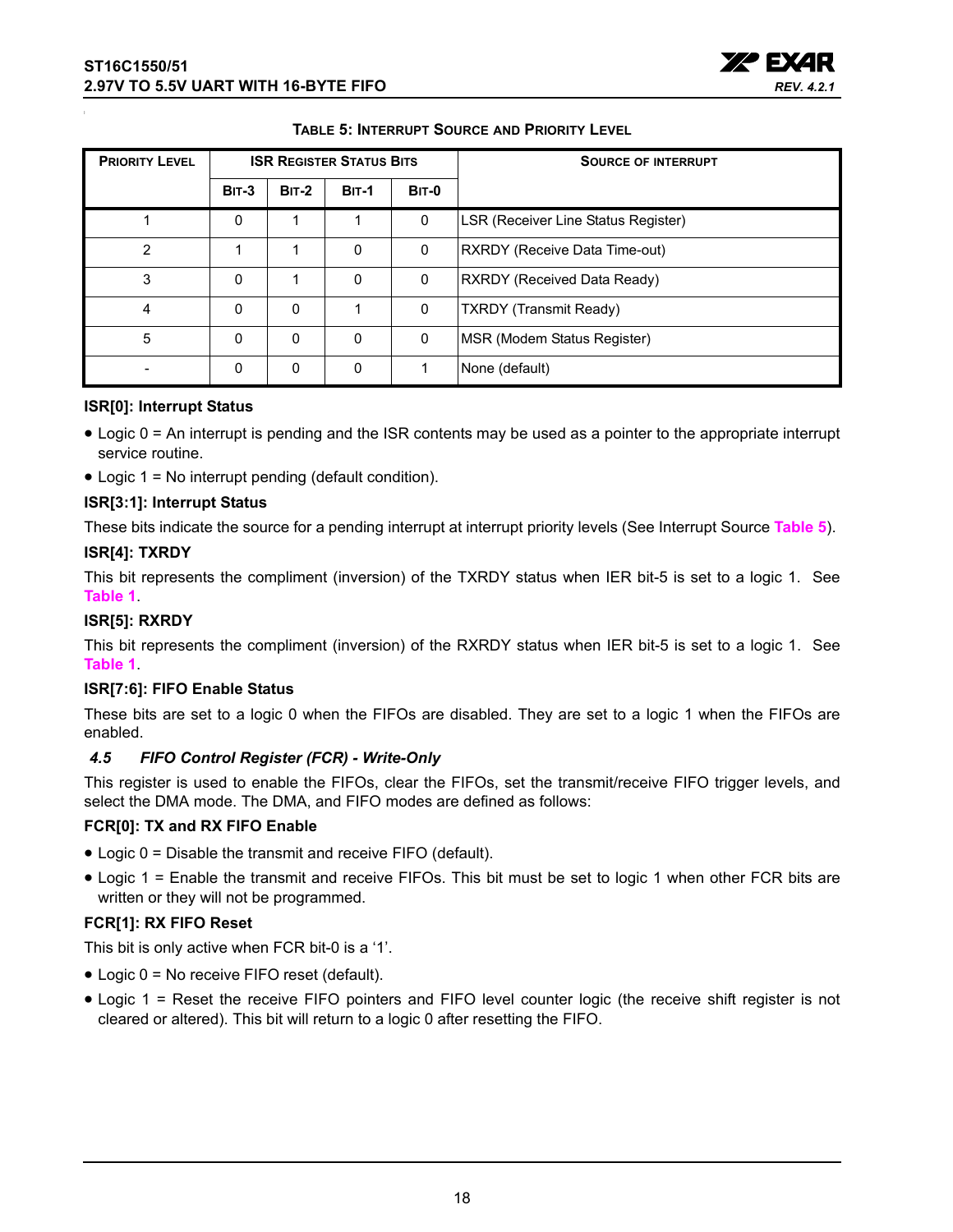

## **FCR[2]: TX FIFO Reset**

This bit is only active when FCR bit-0 is a '1'.

- Logic 0 = No transmit FIFO reset (default).
- Logic 1 = Reset the transmit FIFO pointers and FIFO level counter logic (the transmit shift register is not cleared or altered). This bit will return to a logic 0 after resetting the FIFO.

## **FCR[3]: DMA Mode Select**

Controls the behavior of the TXRDY# and RXRDY# pins. See DMA operation section for details.

- Logic 0 = Normal Operation (default).
- Logic 1 = DMA Mode.

## **FCR[5:4]: Transmit FIFO Trigger Select**

These 2 bits are only active when IER bit-5 is a '1'.

(logic  $0 =$  default, TX trigger level = 1)

These 2 bits set the trigger level for the transmit FIFO. The UART will issue a transmit interrupt when the number of characters in the FIFO falls below the selected trigger level, or when it gets empty in case that the FIFO did not get filled over the trigger level on last re-load. **[Table](#page-18-0) 6** shows the selections.

#### **FCR[7:6]: Receive FIFO Trigger Select**

(logic 0 = default, RX trigger level =1)

<span id="page-18-0"></span>These 2 bits are used to set the trigger level for the receive FIFO. The UART will issue a receive interrupt when the number of the characters in the FIFO crosses the trigger level. **[Table](#page-18-0) 6** shows the complete selections.

| <b>FCR</b><br><b>BIT-7</b> | <b>FCR</b><br><b>BIT-6</b> | <b>FCR</b><br><b>BIT-5</b> | <b>FCR</b><br>BIT-4 | <b>RECEIVE</b><br><b>TRIGGER</b><br><b>LEVEL</b> | <b>TRANSMIT</b><br><b>TRIGGER</b><br><b>LEVEL</b> |
|----------------------------|----------------------------|----------------------------|---------------------|--------------------------------------------------|---------------------------------------------------|
|                            |                            | ŋ                          | N                   |                                                  |                                                   |
|                            |                            | O                          |                     |                                                  |                                                   |
|                            |                            |                            | ი                   |                                                  | 8                                                 |
|                            |                            |                            |                     |                                                  | 14                                                |
| 0                          | U                          |                            |                     |                                                  |                                                   |
| N                          |                            |                            |                     |                                                  |                                                   |
|                            |                            |                            |                     | 8                                                |                                                   |
|                            |                            |                            |                     | 14                                               |                                                   |

**TABLE 6: TRANSMIT AND RECEIVE FIFO TRIGGER LEVEL SELECTION**

## <span id="page-18-1"></span>*4.6 Line Control Register (LCR) - Read/Write*

The Line Control Register is used to specify the asynchronous data communication format. The word or character length, the number of stop bits, and the parity are selected by writing the appropriate bits in this register.

#### **LCR[1:0]: TX and RX Word Length Select**

These two bits specify the word length to be transmitted or received.

| <b>BIT-1</b> | <b>BIT-0</b> | <b>WORD LENGTH</b> |
|--------------|--------------|--------------------|
|              |              | 5 (default)        |
|              |              |                    |
|              |              |                    |
|              |              |                    |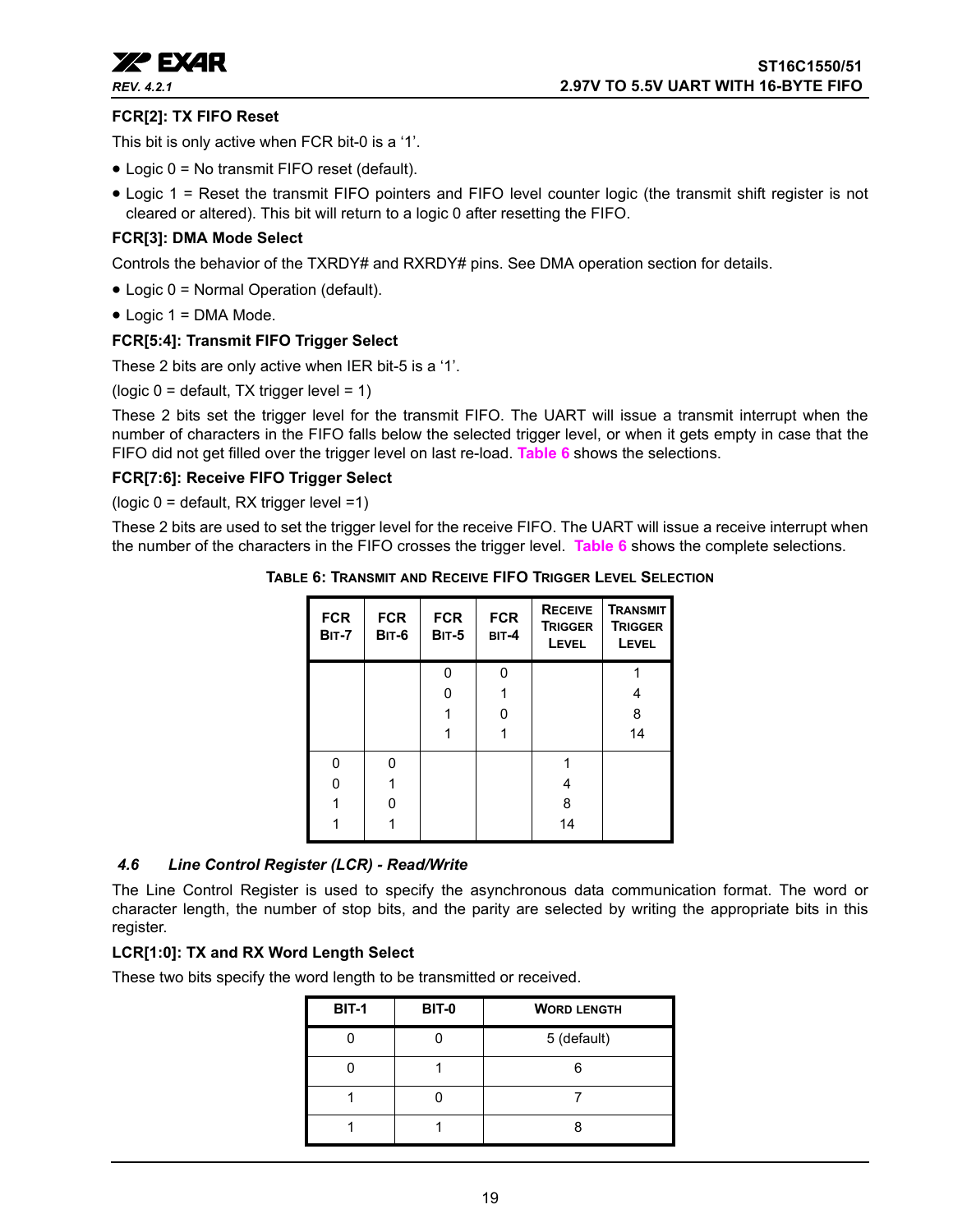

## **LCR[2]: TX and RX Stop-bit Length Select**

The length of stop bit is specified by this bit in conjunction with the programmed word length.

| <b>BIT-2</b> | <b>WORD</b><br><b>LENGTH</b> | <b>STOP BIT LENGTH</b><br>(BIT TIME(S)) |
|--------------|------------------------------|-----------------------------------------|
|              | 5,6,7,8                      | 1 (default)                             |
|              | 5                            | $1 - 1/2$                               |
|              | 6,7,8                        |                                         |

## **LCR[3]: TX and RX Parity Select**

Parity or no parity can be selected via this bit. The parity bit is a simple way used in communications for data integrity check. See **[Table](#page-19-0) 7** for parity selection summary below.

- $\bullet$  Logic  $0 = No$  parity.
- Logic 1 = A parity bit is generated during the transmission while the receiver checks for parity error of the data character received.

## **LCR[4]: TX and RX Parity Select**

If the parity bit is enabled with LCR bit-3 set to a logic 1, LCR BIT-4 selects the even or odd parity format.

- Logic 0 = ODD Parity is generated by forcing an odd number of logic 1's in the transmitted character. The receiver must be programmed to check the same format (default).
- Logic 1 = EVEN Parity is generated by forcing an even number of logic 1's in the transmitted character. The receiver must be programmed to check the same format.

#### **LCR[5]: TX and RX Parity Select**

If the parity bit is enabled, LCR BIT-5 selects the forced parity format.

- LCR[5] = logic 0, parity is not forced (default).
- LCR[5] = logic 1 and LCR[4] = logic 0, parity bit is forced to a logical 1 for the transmit and receive data.
- <span id="page-19-0"></span>• LCR[5] = logic 1 and LCR[4] = logic 1, parity bit is forced to a logical 0 for the transmit and receive data.

|   |   | LCR BIT-5 LCR BIT-4 LCR BIT-3 | <b>PARITY SELECTION</b>        |
|---|---|-------------------------------|--------------------------------|
| x | x |                               | No parity                      |
|   |   |                               | Odd parity                     |
|   |   |                               | Even parity                    |
|   |   |                               | Force parity to mark,          |
|   |   |                               | Forced parity to<br>space, "0" |

#### **TABLE 7: PARITY SELECTION**

#### **LCR[6]: Transmit Break Enable**

When enabled, the Break control bit causes a break condition to be transmitted (the TX output is forced to a "space', logic 0, state). This condition remains, until disabled by setting LCR bit-6 to a logic 0.

- Logic 0 = No TX break condition (default).
- Logic 1 = Forces the transmitter output (TX) to a "space", logic 0, for alerting the remote receiver of a line break condition.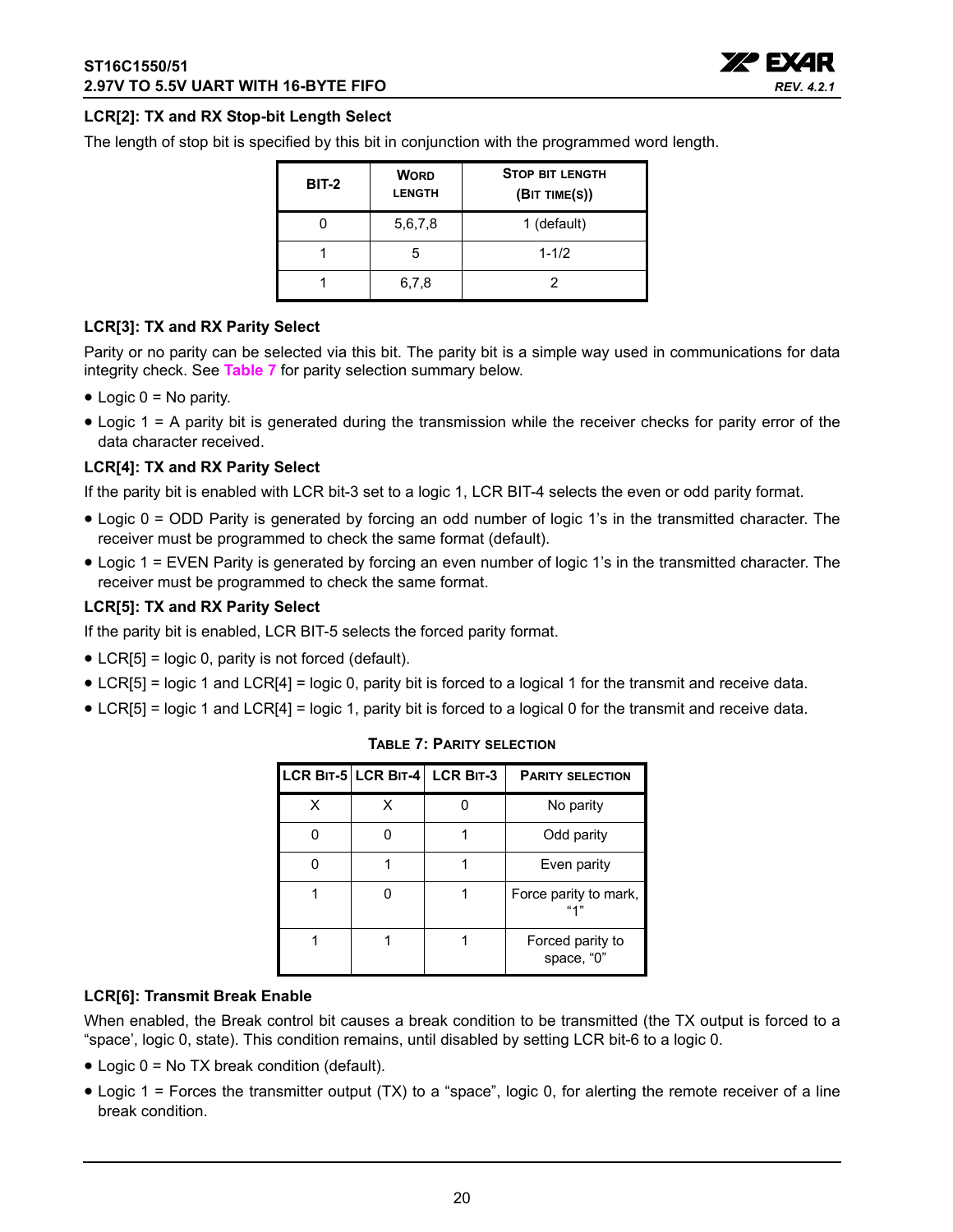

## **LCR[7]: Baud Rate Divisors Enable**

Baud rate generator divisor (DLL/DLM) enable.

- Logic 0 = Data registers are selected (default).
- Logic 1 = Divisor latch registers are selected.

## <span id="page-20-0"></span>*4.7 Modem Control Register (MCR) or General Purpose Outputs Control - Read/Write*

The MCR register is used for controlling the serial/modem interface signals or general purpose inputs/outputs.

## **MCR[0]: DTR# Output**

The DTR# pin is a modem control output. If the modem interface is not used, this output may be used as a general purpose output.

- Logic 0 = Force DTR# output to a logic 1 (default).
- Logic 1 = Force DTR# output to a logic 0.

## **MCR[1]: RTS# Output**

The RTS# pin is a modem control output. If the modem interface is not used, this output may be used as a general purpose output.

- Logic 0 = Force RTS# output to a logic 1 (default).
- Logic 1 = Force RTS# output to a logic 0.

## **MCR[2]: OP1# Output/Soft Reset**

OP1# is not available as an output pin on the 155X. But it is available for use during Internal Loopback Mode. In the Loopback Mode, this bit is used to write the state of the modem RI# interface signal.

- Logic 0 = OP1# output (RI# input) is at logic 1 (default).
- Logic  $1 = \text{OP1#}$  output (RI# input) is at logic 0.

In normal operation, this bit is associated with the RST (buffered reset) output pin. The logical state of the RST pin will follow exactly the logical state of the RESET pin. When IER bit-5 = 1, soft resets from MCR bit-2 are ORed with the state of the RESET input pin. Therefore both reset types will be seen at the RST pin. Note that asserting MCR bit-2 does not reset the 155X.

- Logic 0 = The RST output pin is a logic 0 (default).
- Logic 1 = The RST output pin is a logic 1.

#### **MCR[3]: OP2# or INT Output Enable**

When not in Internal Loopback Mode:

- Logic 0 = INT output is three-state (default).
- Logic 1 = INT output is active high.

OP2# is not available as an output pin on the 155X. But it is available for use during Internal Loopback Mode. In the Loopback Mode, this bit is used to write the state of the modem CD# interface signal.

- Logic 0 = OP2# output (CD# input) is a logic 1 (default).
- Logic 1 = OP2# output (CD# input) is a logic 0.

#### **MCR[4]: Internal Loopback Enable**

- Logic 0 = Disable loopback mode (default).
- Logic 1 = Enable local loopback mode, see loopback section and **[Figure](#page-12-0) 7**.

## **MCR[6:5]: Reserved**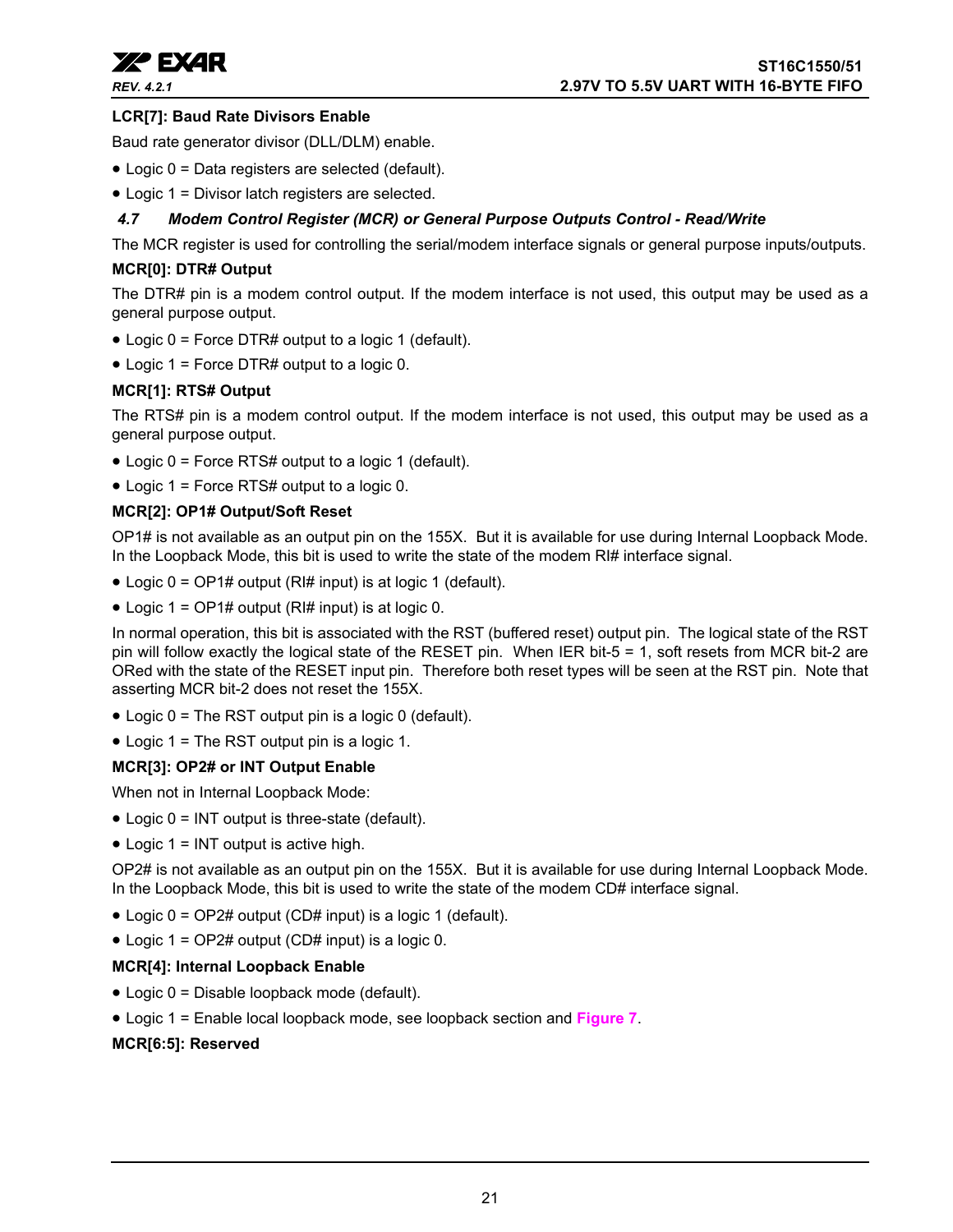

## **MCR[7]: Power Down Enable**

This bit can only be accessed when IER bit-5 = 1.

- Logic 0 = Normal mode (default).
- Logic 1 = Power down mode. **[SEE"POWER DOWN MODE" ON PAGE](#page-11-0) 12.**

## <span id="page-21-0"></span>*4.8 Line Status Register (LSR) - Read Only*

This register provides the status of data transfers between the UART and the host. If IER bit-2 is set to a logic 1, an LSR interrupt will be generated when the character that is ready to be read from the RX FIFO has an error (parity, framing, overrun, break).

#### **LSR[0]: Receive Data Ready Indicator**

- Logic 0 = No data in receive holding register or FIFO (default).
- Logic 1 = Data has been received and is saved in the receive holding register or FIFO.

## **LSR[1]: Receiver Overrun Error Flag**

- Logic 0 = No overrun error (default).
- Logic 1 = Overrun error. A data overrun error condition occurred in the receive shift register. This happens when additional data arrives while the FIFO is full. In this case the previous data in the receive shift register is overwritten. Note that under this condition the data byte in the receive shift register is not transferred into the FIFO, therefore the data in the FIFO is not corrupted by the error.

## **LSR[2]: Receive Data Parity Error Tag**

- Logic 0 = No parity error (default).
- Logic 1 = Parity error. The received character in RHR does not have correct parity information and is suspect. This error is associated with the character available for reading in RHR.

## **LSR[3]: Receive Data Framing Error Tag**

- Logic 0 = No framing error (default).
- Logic 1 = Framing error. The received character did not have a valid stop bit(s). This error is associated with the character available for reading in RHR.

#### **LSR[4]: Receive Break Error Tag**

- Logic 0 = No break condition (default).
- Logic 1 = The receiver received a break signal (RX was a logic 0 for at least one character frame time). In the FIFO mode, only one break character is loaded into the FIFO. The break indication remains until the RX input returns to the idle condition, "mark" or logic 1.

#### **LSR[5]: Transmit Holding Register Empty Flag**

This bit is the Transmit Holding Register Empty indicator. The THR bit is set to a logic 1 when the last data byte is transferred from the transmit holding register to the transmit shift register. The bit is reset to logic 0 concurrently with the data loading to the transmit holding register by the host. In the FIFO mode this bit is set when the transmit FIFO is empty, it is cleared when the transmit FIFO contains at least 1 byte.

#### **LSR[6]: THR and TSR Empty Flag**

This bit is set to a logic 1 whenever the transmitter goes idle. It is set to logic 0 whenever either the THR or TSR contains a data character. In the FIFO mode this bit is set to a logic 1 whenever the transmit FIFO and transmit shift register are both empty.

## **LSR[7]: Receive FIFO Data Error Flag**

- Logic 0 = No FIFO error (default).
- Logic 1 = A global indicator for the sum of all error bits in the RX FIFO. At least one parity error, framing error or break indication is in the FIFO data. This bit clears when there is no more error(s) in any of the bytes in the RX FIFO.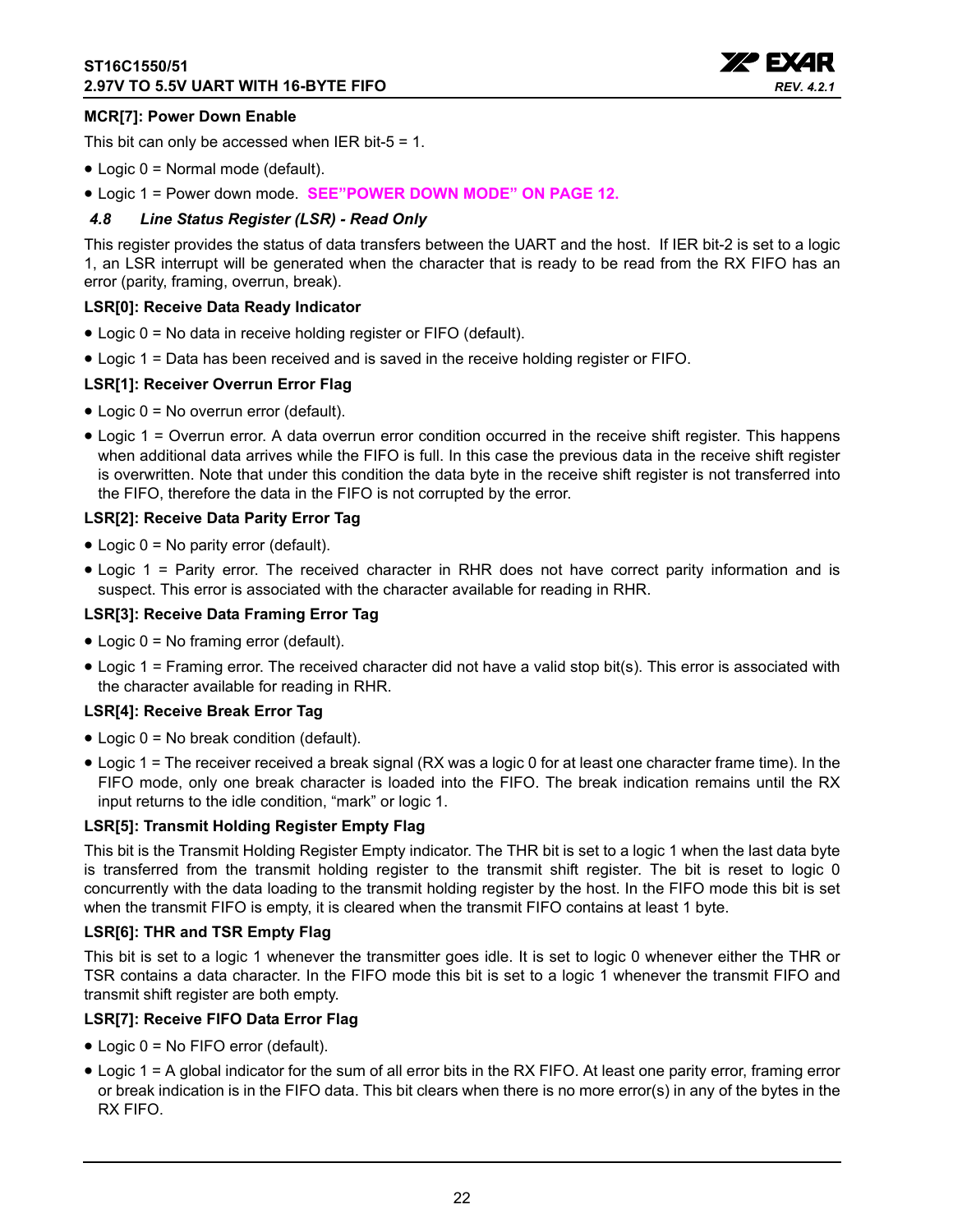

## <span id="page-22-0"></span>*4.9 Modem Status Register (MSR) - Read Only*

This register provides the current state of the modem interface input signals. Lower four bits of this register are used to indicate the changed information. These bits are set to a logic 1 whenever a signal from the modem changes state. These bits may be used for general purpose inputs when they are not used with modem signals.

## **MSR[0]: Delta CTS# Input Flag**

- Logic 0 = No change on CTS# input (default).
- Logic 1 = The CTS# input has changed state since the last time it was monitored. A modem status interrupt will be generated if MSR interrupt is enabled (IER bit-3).

## **MSR[1]: Delta DSR# Input Flag**

- Logic 0 = No change on DSR# input (default).
- Logic 1 = The DSR# input has changed state since the last time it was monitored. A modem status interrupt will be generated if MSR interrupt is enabled (IER bit-3).

## **MSR[2]: Delta RI# Input Flag**

- Logic  $0 = No$  change on RI# input (default).
- Logic 1 = The RI# input has changed from a logic 0 to a logic 1, ending of the ringing signal. A modem status interrupt will be generated if MSR interrupt is enabled (IER bit-3).

## **MSR[3]: Delta CD# Input Flag**

- Logic 0 = No change on CD# input (default).
- Logic 1 = Indicates that the CD# input has changed state since the last time it was monitored. A modem status interrupt will be generated if MSR interrupt is enabled (IER bit-3).

## **MSR[4]: CTS Input Status**

CTS# (active high, logical 1). Normally this bit is the compliment of the CTS# input. In the loopback mode, this bit is equivalent to bit-1 in the MCR register. The CTS# input may be used as a general purpose input when the modem interface is not used.

## **MSR[5]: DSR Input Status**

DSR# (active high, logical 1). Normally this bit is the compliment of the DSR# input. In the loopback mode, this bit is equivalent to bit-0 in the MCR register. The DSR# input may be used as a general purpose input when the modem interface is not used.

## **MSR[6]: RI Input Status**

RI# (active high, logical 1). Normally this bit is the compliment of the RI# input. In the loopback mode this bit is equivalent to bit-2 in the MCR register. The RI# input may be used as a general purpose input when the modem interface is not used.

## **MSR[7]: CD Input Status**

CD# (active high, logical 1). Normally this bit is the compliment of the CD# input. In the loopback mode this bit is equivalent to bit-3 in the MCR register. The CD# input may be used as a general purpose input when the modem interface is not used.

## <span id="page-22-1"></span>*4.10 Scratch Pad Register (SPR) - Read/Write*

This is a 8-bit general purpose register for the user to store temporary data. The content of this register is preserved during sleep mode but becomes 0xFF (default) after a reset or a power off-on cycle.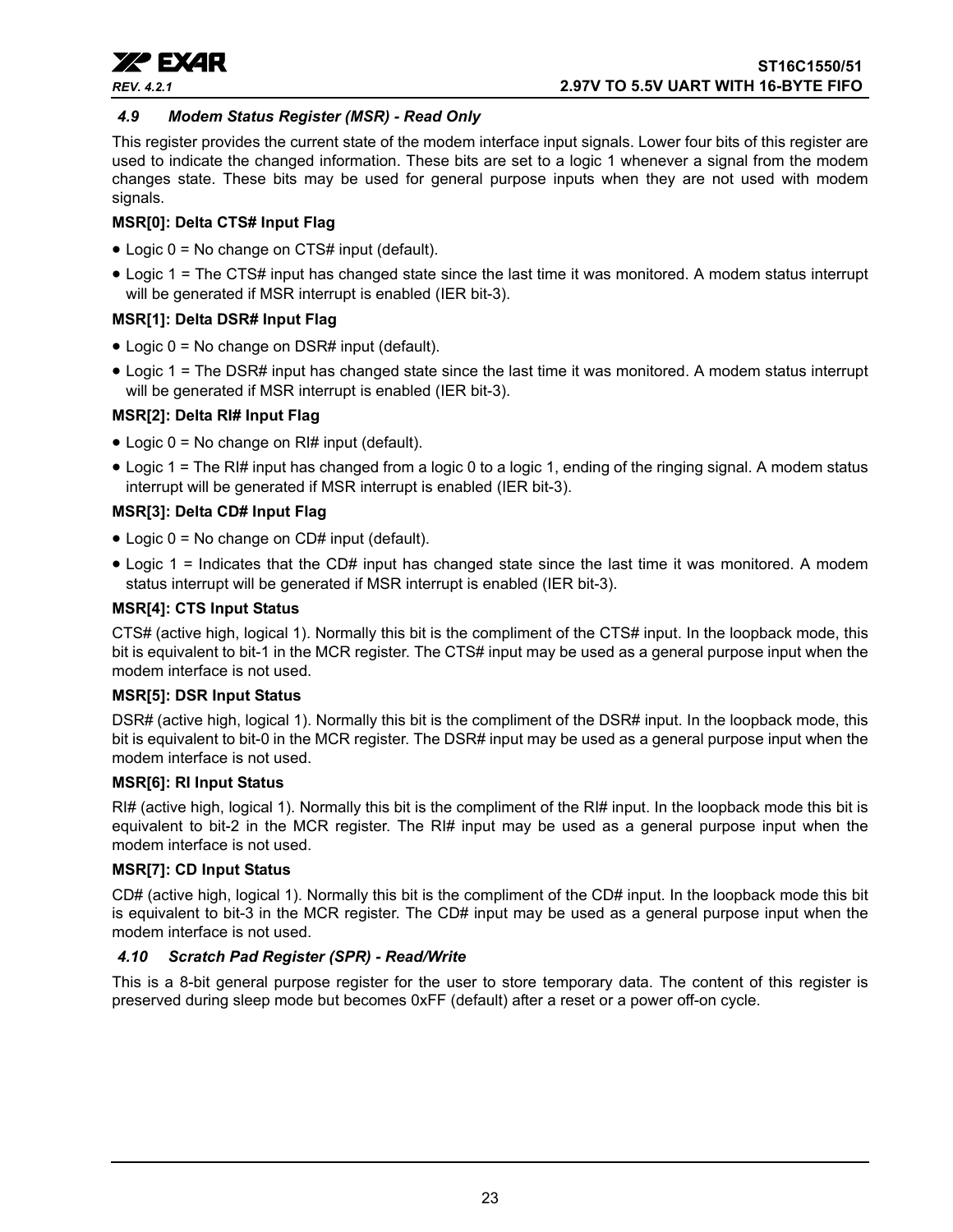

## **TABLE 8: UART RESET CONDITIONS**

<span id="page-23-0"></span>

| <b>REGISTERS</b>   | <b>RESET STATE</b>                             |
|--------------------|------------------------------------------------|
| <b>DLL</b>         | Bits $7-0 = 0 \times X$                        |
| <b>DLM</b>         | Bits $7-0 = 0 \times XX$                       |
| <b>RHR</b>         | Bits $7-0 = 0 \times X$                        |
| <b>THR</b>         | Bits $7-0 = 0 \times X$                        |
| <b>IER</b>         | Bits $7-0 = 0 \times 00$                       |
| <b>FCR</b>         | Bits $7-0 = 0 \times 00$                       |
| <b>ISR</b>         | Bits $7-0 = 0 \times 01$                       |
| <b>LCR</b>         | Bits $7-0 = 0 \times 00$                       |
| <b>MCR</b>         | Bits $7-0 = 0 \times 00$                       |
| <b>LSR</b>         | Bits $7-0 = 0 \times 60$                       |
| <b>MSR</b>         | Bits $3-0$ = Logic 0                           |
|                    | Bits 7-4 = Logic levels of the inputs inverted |
| <b>SPR</b>         | Bits $7-0 = 0 \times FF$                       |
|                    |                                                |
| <b>I/O SIGNALS</b> | <b>RESET STATE</b>                             |
| <b>TX</b>          | Logic 1                                        |
| RTS#               | Logic 1                                        |
| DTR#               | Logic 1                                        |
| <b>RST</b>         | Logic 1                                        |
| <b>INT</b>         | <b>Three-State Condition</b>                   |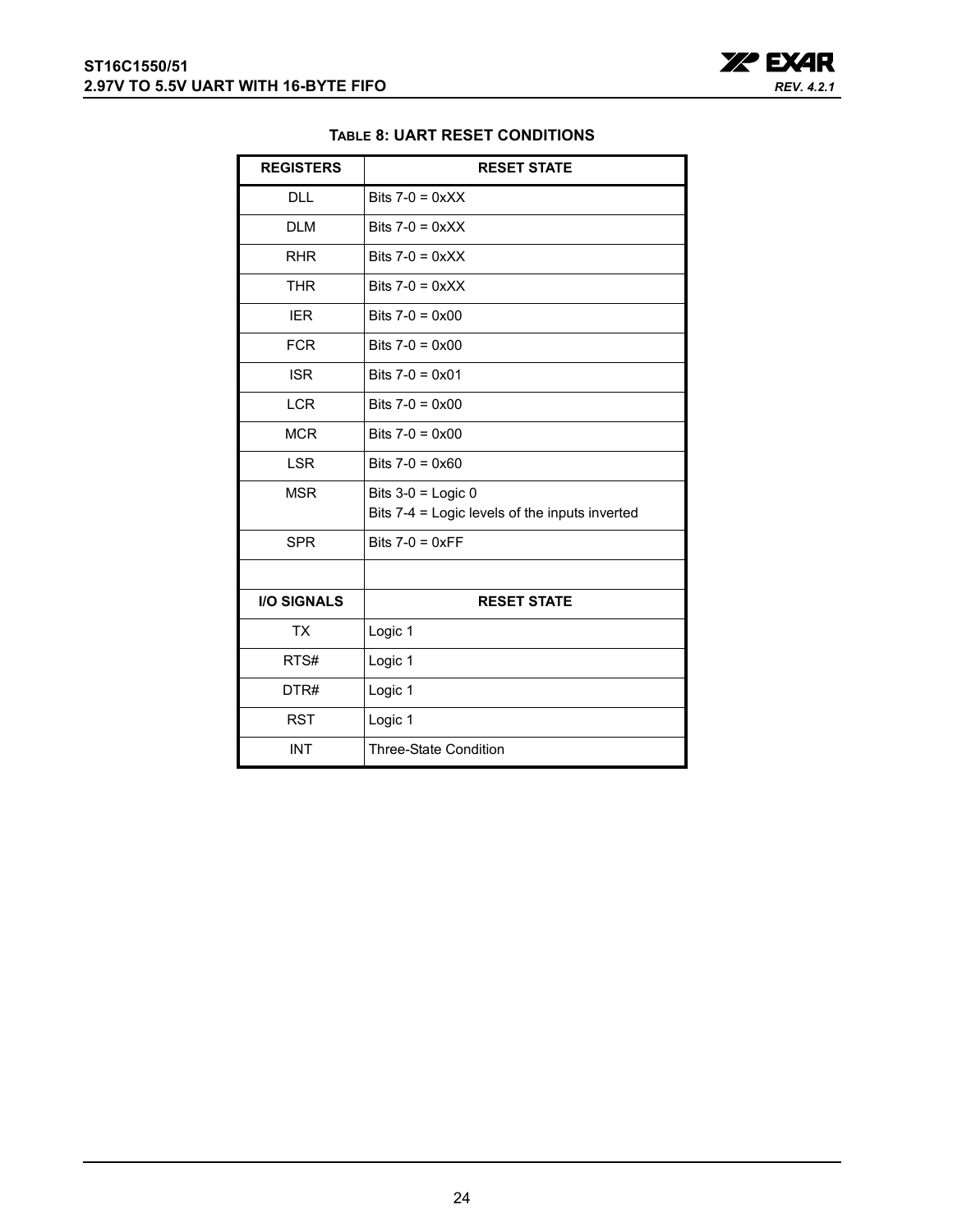

# <span id="page-24-0"></span>**ABSOLUTE MAXIMUM RATINGS**

| Power Supply Range           | 7 Volts                           |
|------------------------------|-----------------------------------|
| Voltage at Any Pin           | GND-0.3 V to 7 V                  |
| <b>Operating Temperature</b> | $-40^{\circ}$ to $+85^{\circ}$ C  |
| Storage Temperature          | $-65^{\circ}$ to $+150^{\circ}$ C |
| Package Dissipation          | 500 mW                            |

## <span id="page-24-1"></span>*TYPICAL PACKAGE THERMAL RESISTANCE DATA (MARGIN OF ERROR: ± 15%)*

| Thermal Resistance (48-TQFP) | theta-ja = $59^{\circ}$ C/W, theta-jc = $16^{\circ}$ C/W |
|------------------------------|----------------------------------------------------------|
| Thermal Resistance (28-PLCC) | theta-ja = $55^{\circ}$ C/W, theta-jc = $28^{\circ}$ C/W |

## <span id="page-24-2"></span>**ELECTRICAL CHARACTERISTICS**

## <span id="page-24-3"></span>*DC ELECTRICAL CHARACTERISTICS*

**UNLESS OTHERWISE NOTED: TA=0<sup>O</sup> TO 70OC (-40O TO +85OC FOR INDUSTRIAL GRADE PACKAGE), VCC IS 2.97V TO 5.5V** 

| <b>SYMBOL</b>     | <b>PARAMETER</b>           |            | <b>LIMITS</b><br>3.3V |            | <b>LIMITS</b><br>5.0V |              | <b>CONDITIONS</b> |
|-------------------|----------------------------|------------|-----------------------|------------|-----------------------|--------------|-------------------|
|                   |                            | <b>MIN</b> | <b>MAX</b>            | <b>MIN</b> | <b>MAX</b>            | <b>UNITS</b> |                   |
| $V_{ILCK}$        | Clock Input Low Level      | $-0.3$     | 0.6                   | $-0.5$     | 0.6                   | V            |                   |
| $V_{HCK}$         | Clock Input High Level     | 2.4        | <b>VCC</b>            | 3.0        | <b>VCC</b>            | $\vee$       |                   |
| $V_{IL}$          | Input Low Voltage          | $-0.3$     | 0.8                   | $-0.5$     | 0.8                   | V            |                   |
| $V_{\text{IH}}$   | Input High Voltage         | 2.0        | <b>VCC</b>            | 2.2        | <b>VCC</b>            | V            |                   |
| $V_{OL}$          | <b>Output Low Voltage</b>  |            |                       |            | 0.4                   | V            | $I_{OL}$ = 6 mA   |
| $V_{OL}$          | <b>Output Low Voltage</b>  |            | 0.4                   |            |                       | V            | $I_{OL}$ = 4 mA   |
| $V_{OH}$          | Output High Voltage        |            |                       | 2.4        |                       | V            | $I_{OH}$ = -6 mA  |
| $V_{OH}$          | Output High Voltage        | 2.0        |                       |            |                       | V            | $I_{OH} = -1$ mA  |
| $I_{\parallel L}$ | Input Low Leakage Current  |            | ±10                   |            | ±10                   | uA           |                   |
| I <sub>IН</sub>   | Input High Leakage Current |            | ±10                   |            | ±10                   | uA           |                   |
| $C_{IN}$          | Input Pin Capacitance      |            | 5                     |            | 5                     | pF           |                   |
| $I_{\rm CC}$      | Power Supply Current       |            | 1.3                   |            | 3                     | mA           |                   |
| <b>I</b> PWRDN    | Power Down Current         |            | 50                    |            | 200                   | uA           | See Test 1        |

Test 1: The following inputs should remain steady at VCC or GND state to minimize Power Down current: A0-A2, D0-D7, IOR#, IOW#, CS# and modem inputs. Also, RX input must idle at logic 1 state while in Power Down mode.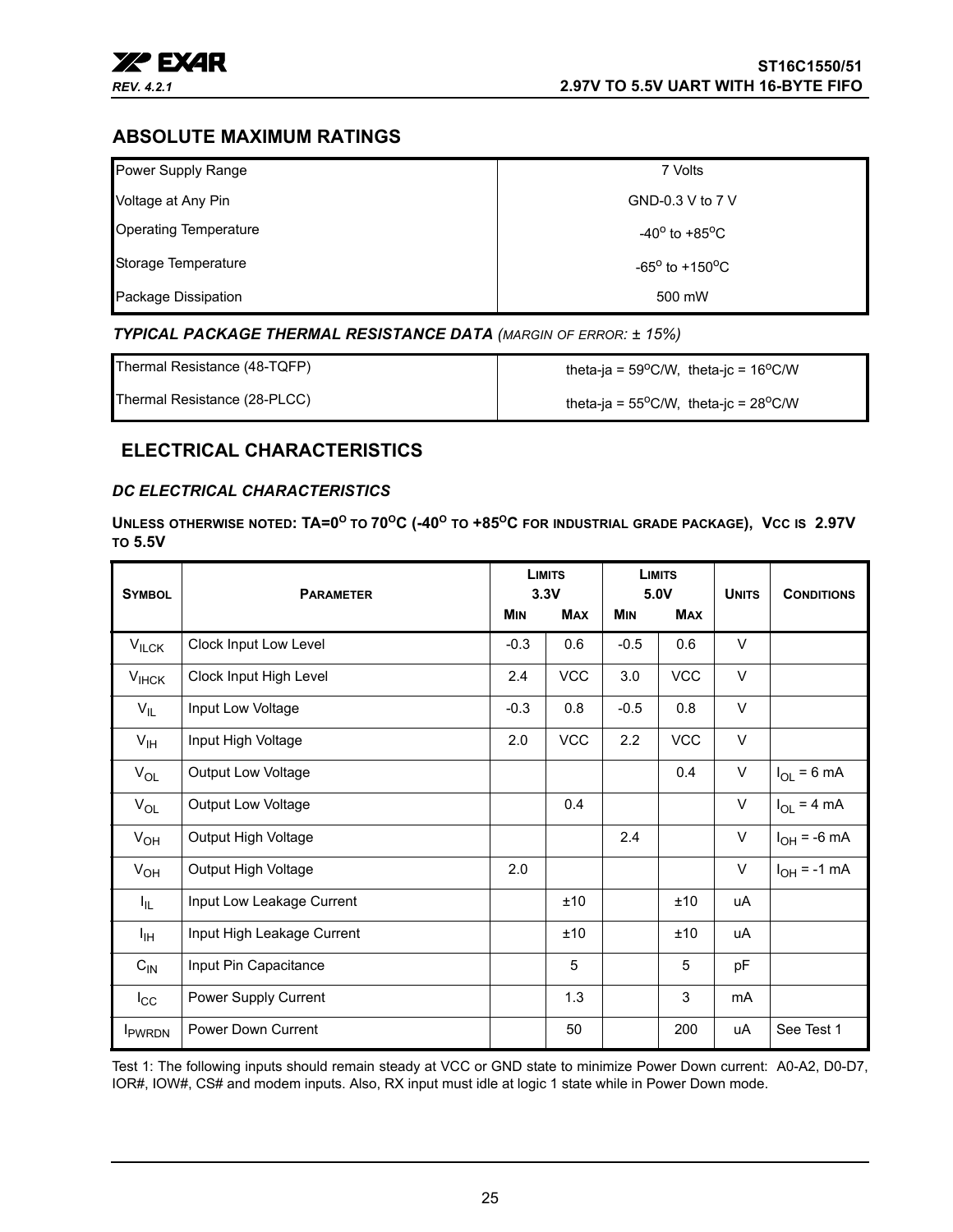

## <span id="page-25-0"></span>*AC ELECTRICAL CHARACTERISTICS*

# <span id="page-25-1"></span>*TA=0O TO 70OC (-40O TO +85OC FOR INDUSTRIAL GRADE PACKAGE), VCC IS 2.97V TO 5.5V*

| <b>SYMBOL</b>              | <b>PARAMETER</b><br><b>MIN</b>                 |                              | <b>LIMITS</b><br>3.3V |              | <b>LIMITS</b><br>5.0V |             |                   |
|----------------------------|------------------------------------------------|------------------------------|-----------------------|--------------|-----------------------|-------------|-------------------|
|                            |                                                |                              | <b>MAX</b>            | MIN          | <b>MAX</b>            | <b>UNIT</b> | <b>CONDITIONS</b> |
| <b>CLK</b>                 | <b>Clock Pulse Duration</b>                    | 63                           |                       | 21           |                       | ns          |                   |
| <b>OSC</b>                 | Oscillator/External Clock Frequency            |                              | 8                     |              | 24                    | <b>MHz</b>  |                   |
| $T_{AS}$                   | Address Setup Time                             | 5                            |                       | 0            |                       | ns          |                   |
| $T_{AH}$                   | Address Hold Time                              | 10                           |                       | 5            |                       | ns          |                   |
| $T_{CS}$                   | Chip Select Width                              | 50                           |                       | 40           |                       | ns          |                   |
| $T_{RD}$                   | IOR# Strobe Width                              | 35                           |                       | 25           |                       | ns          |                   |
| $T_{DY}$                   | Read/Write Cycle Delay                         | 40                           |                       | 30           |                       | ns          |                   |
| <b>T<sub>RDV</sub></b>     | Data Access Time                               |                              | 35                    |              | 25                    | ns          |                   |
| $T_{DD}$                   | Data Disable Time                              | 0                            | 25                    | 0            | 15                    | ns          |                   |
| $T_{WR}$                   | IOW# Strobe Width                              | 40                           |                       | 25           |                       | ns          |                   |
| $T_{DS}$                   | Data Setup Time                                | 20                           |                       | 15           |                       | ns          |                   |
| T <sub>DH</sub>            | Data Hold Time                                 | 5                            |                       | 5            |                       | ns          |                   |
| <b>T</b> <sub>WDO</sub>    | Delay From IOW# To Output                      |                              | 50                    |              | 40                    | ns          | 100 pF load       |
| $T_{MOD}$                  | Delay To Set Interrupt From MODEM Input        |                              | 40                    |              | 35                    | ns          | 100 pF load       |
| $T_{RSI}$                  | Delay To Reset Interrupt From IOR#             |                              | 40                    |              | 35                    | ns          | 100 pF load       |
| $T_{\rm SSI}$              | Delay From Stop To Set Interrupt               |                              | $\mathbf{1}$          |              | 1                     | <b>Bclk</b> |                   |
| $T_{\rm RRI}$              | Delay From IOR# To Reset Interrupt             |                              | 45                    |              | 40                    | ns          | 100 pF load       |
| $T_{SI}$                   | Delay From Stop To Interrupt                   |                              | 45                    |              | 40                    | ns          |                   |
| T <sub>INT</sub>           | Delay From Initial INT Reset To Transmit Start | 8                            | 24                    | 8            | 24                    | <b>Bclk</b> |                   |
| $T_{SSR}$                  | Delay From Stop To Reset RXRDY                 |                              | 1                     |              | $\mathbf{1}$          | <b>Bclk</b> |                   |
| $T_{RR}$                   | Delay From IOR# To Set RXRDY                   | 45                           |                       |              | 40                    | ns          |                   |
| T <sub>WT</sub>            | Delay From IOW# To Reset TXRDY                 | 45                           |                       |              | 40                    | ns          |                   |
| $T_{\footnotesize\rm SRT}$ | Delay From Center of Start To Set TXRDY        | 8                            |                       |              | 8                     | <b>Bclk</b> |                   |
| $T_{RST}$                  | Reset Pulse Width                              | 40                           |                       | 40           |                       | ns          |                   |
| N                          | <b>Baud Rate Divisor</b>                       | $\mathbf{1}$<br>$2^{16} - 1$ |                       | $\mathbf{1}$ | $2^{16} - 1$          |             |                   |
| <b>Bclk</b>                | <b>Baud Clock</b>                              | 16X of data rate<br>Hz       |                       |              |                       |             |                   |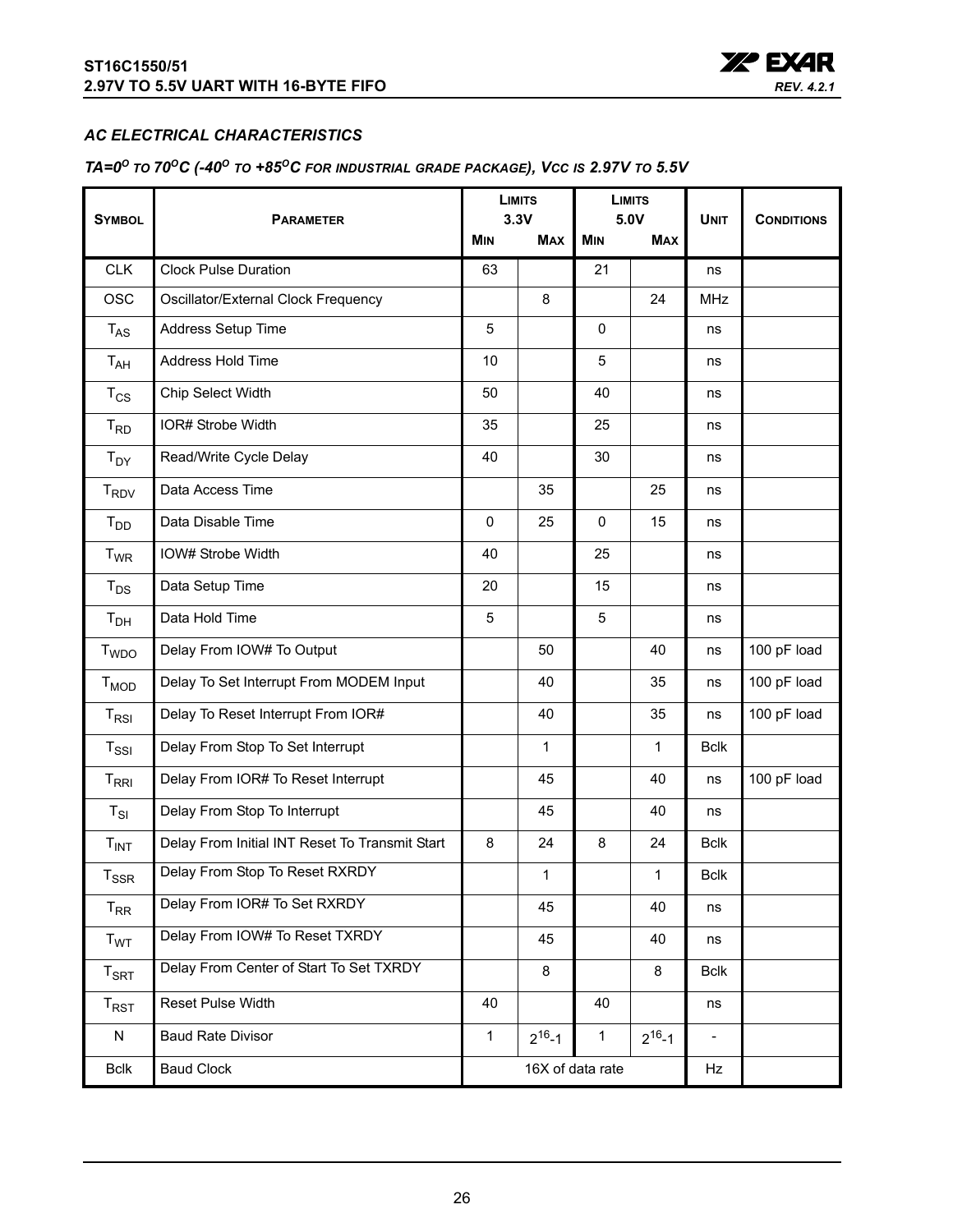

#### <span id="page-26-0"></span>**FIGURE 8. CLOCK TIMING**



<span id="page-26-1"></span>

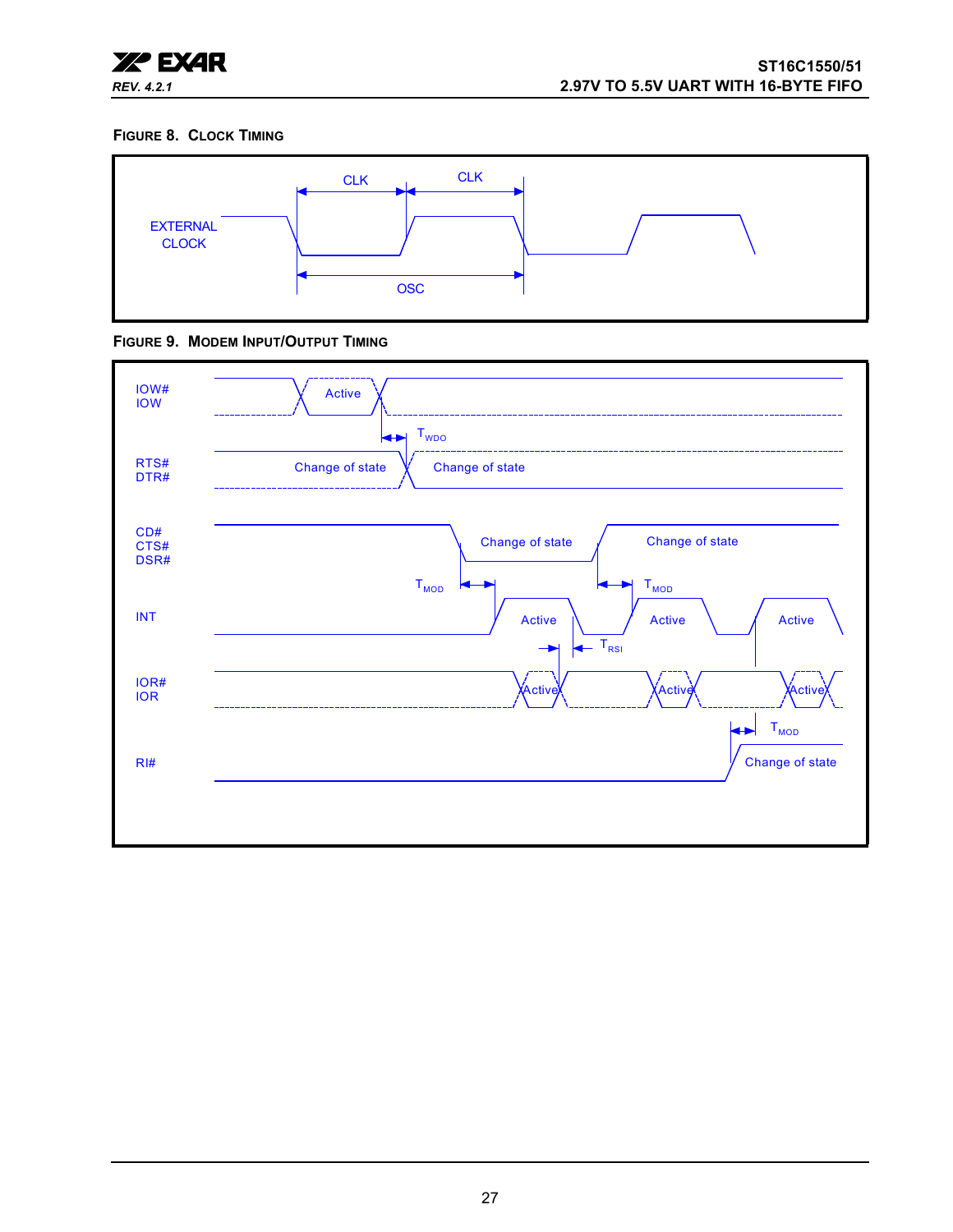

#### <span id="page-27-0"></span>**FIGURE 10. DATA BUS READ TIMING**



<span id="page-27-1"></span>**FIGURE 11. DATA BUS WRITE TIMING**

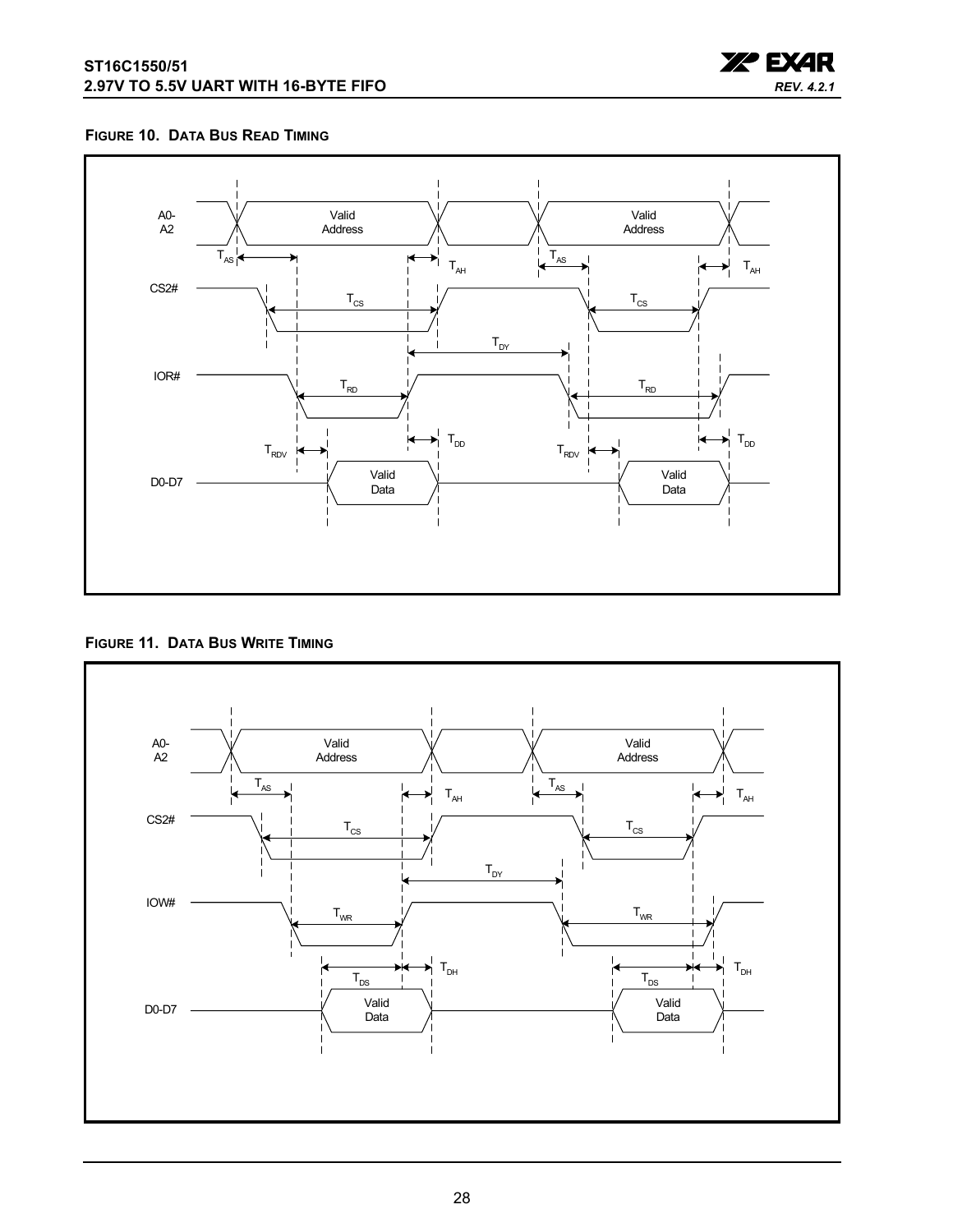



<span id="page-28-0"></span>

<span id="page-28-1"></span>**FIGURE 13. TRANSMIT READY & INTERRUPT TIMING [NON-FIFO MODE]** 

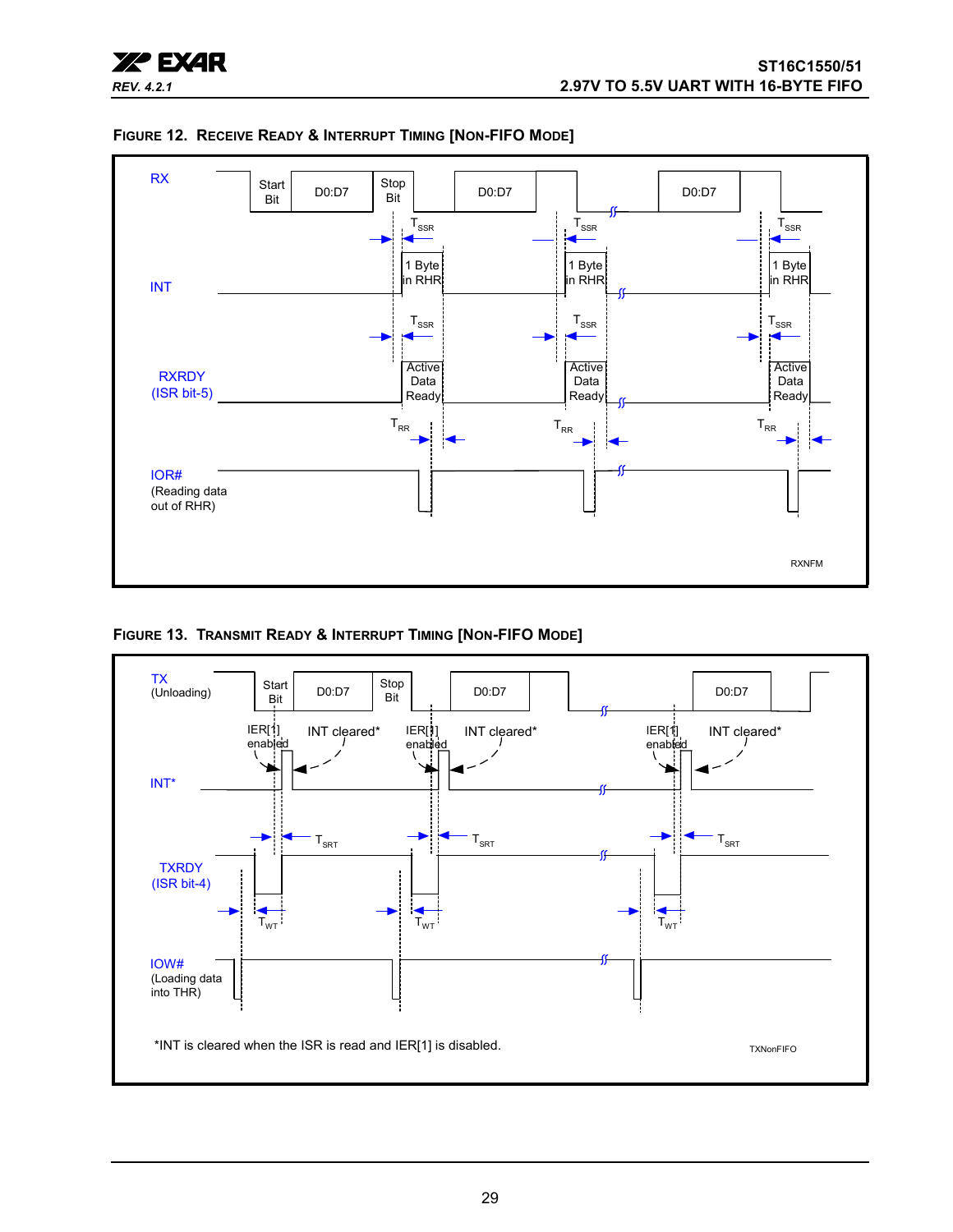



#### <span id="page-29-0"></span>**FIGURE 14. RECEIVE READY & INTERRUPT TIMING [FIFO MODE, DMA DISABLED]**

<span id="page-29-1"></span>**FIGURE 15. RECEIVE READY & INTERRUPT TIMING [FIFO MODE, DMA ENABLED]** 

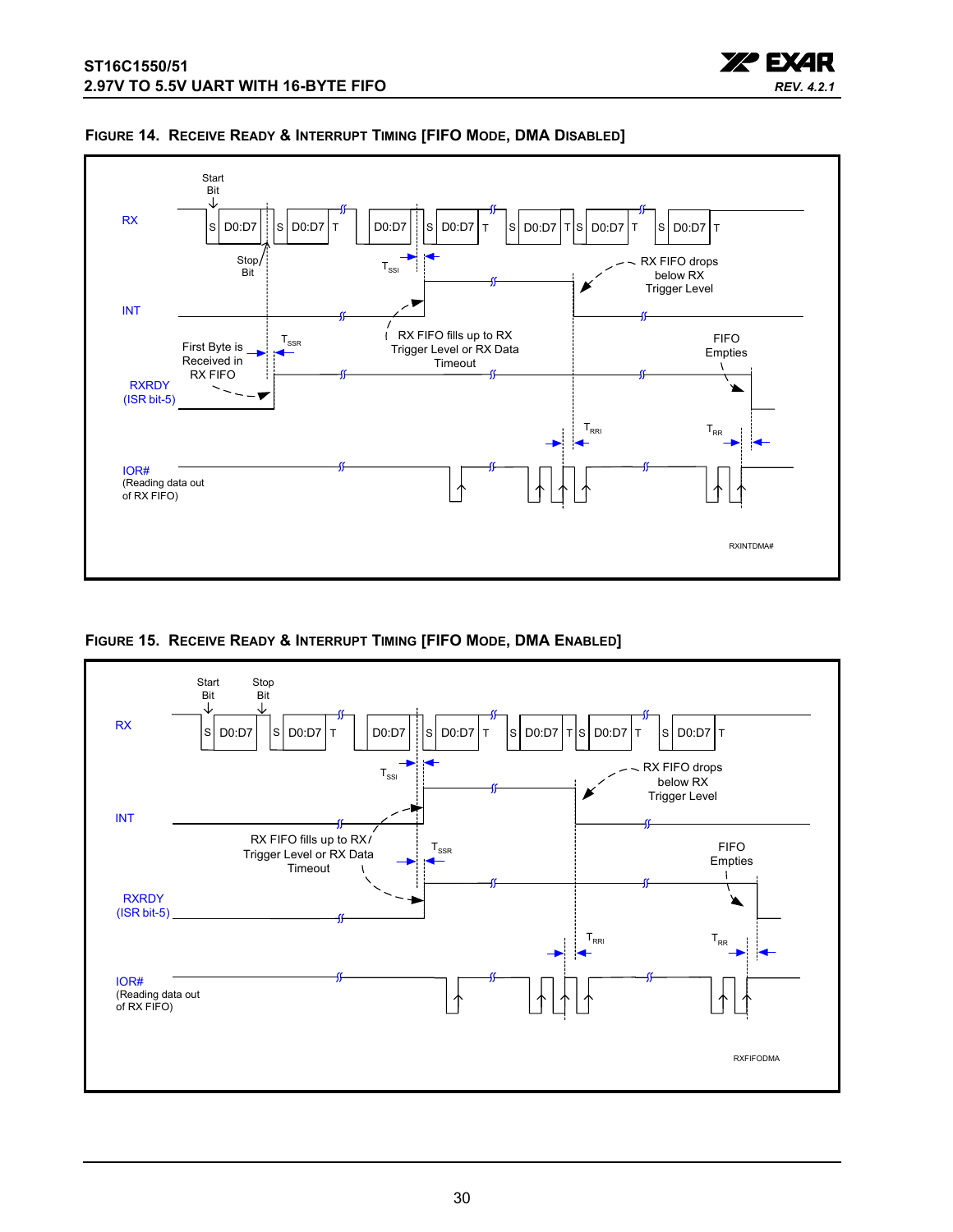



<span id="page-30-0"></span>**FIGURE 16. TRANSMIT READY & INTERRUPT TIMING [FIFO MODE, DMA MODE DISABLED]** 

<span id="page-30-1"></span>**FIGURE 17. TRANSMIT READY & INTERRUPT TIMING [FIFO MODE, DMA MODE ENABLED]** 

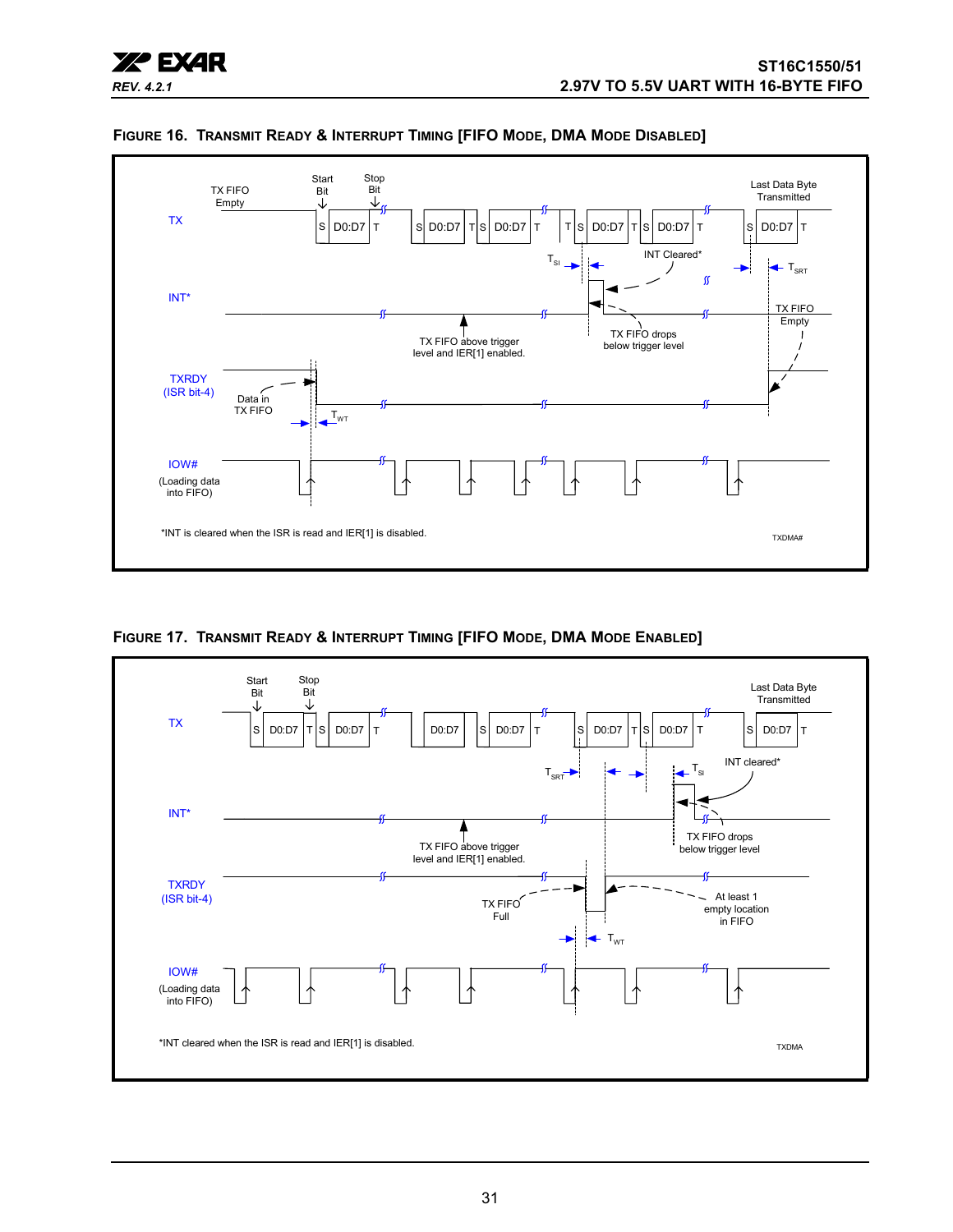



# <span id="page-31-0"></span>*PACKAGE DIMENSIONS (48 PIN TQFP - 7 X 7 X 1* mm*)*

|  |  |  | Note: The control dimension is the millimeter column |  |  |  |
|--|--|--|------------------------------------------------------|--|--|--|
|--|--|--|------------------------------------------------------|--|--|--|

|                |            | <b>INCHES</b> |            | <b>MILLIMETERS</b> |  |
|----------------|------------|---------------|------------|--------------------|--|
| <b>SYMBOL</b>  | <b>MIN</b> | <b>MAX</b>    | <b>MIN</b> | <b>MAX</b>         |  |
| A              | 0.039      | 0.047         | 1.00       | 1.20               |  |
| A <sub>1</sub> | 0.002      | 0.006         | 0.05       | 0.15               |  |
| A2             | 0.037      | 0.041         | 0.95       | 1.05               |  |
| B              | 0.007      | 0.011         | 0.17       | 0.27               |  |
| C              | 0.004      | 0.008         | 0.09       | 0.20               |  |
| D              | 0.346      | 0.362         | 8.80       | 9.20               |  |
| D <sub>1</sub> | 0.272      | 0.280         | 6.90       | 7.10               |  |
| e              | 0.020 BSC  |               |            | 0.50 BSC           |  |
| $\mathbf{L}$   | 0.018      | 0.030         | 0.45       | 0.75               |  |
| $\alpha$       | 0°         | $7^{\circ}$   | 0°         | $7^\circ$          |  |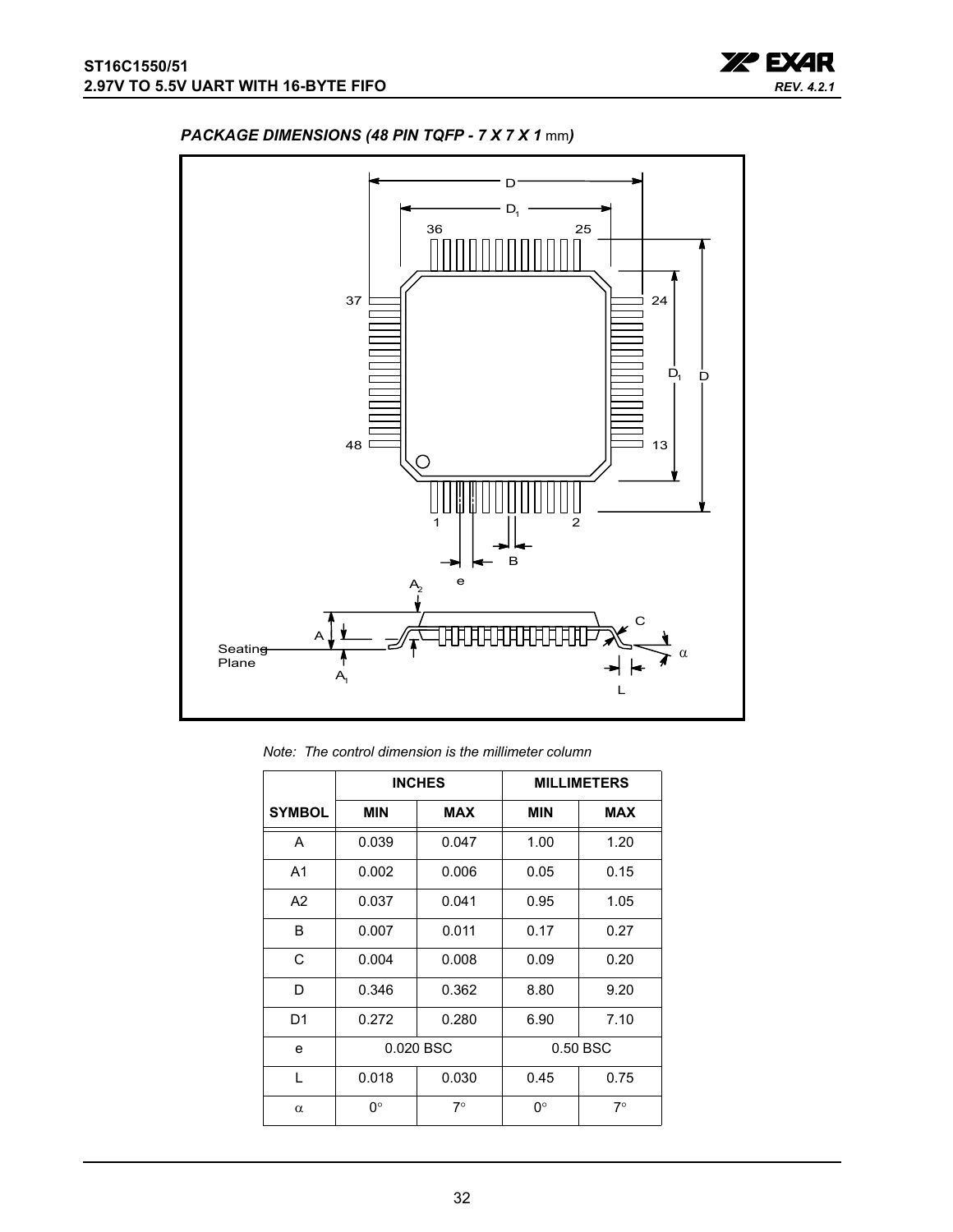

## <span id="page-32-0"></span>*PACKAGE DIMENSIONS (28 PIN PLCC)*



#### *Note: The control dimension is the inch column*

|                |            | <b>INCHES</b> |            | <b>MILLIMETERS</b> |  |
|----------------|------------|---------------|------------|--------------------|--|
| <b>SYMBOL</b>  | <b>MIN</b> | <b>MAX</b>    | <b>MIN</b> | <b>MAX</b>         |  |
| A              | 0.165      | 0.180         | 4.19       | 4.57               |  |
| A <sub>1</sub> | 0.090      | 0.120         | 2.29       | 3.05               |  |
| A2             | 0.020      |               | 0.51       |                    |  |
| B              | 0.013      | 0.021         | 0.33       | 0.53               |  |
| <b>B1</b>      | 0.026      | 0.032         | 0.66       | 0.81               |  |
| C              | 0.008      | 0.013         | 0.19       | 0.32               |  |
| D              | 0.485      | 0.495         | 12.32      | 12.57              |  |
| D <sub>1</sub> | 0.450      | 0.456         | 11.43      | 11.58              |  |
| D <sub>2</sub> | 0.390      | 0.430         | 9.91       | 10.92              |  |
| D3             |            | 0.300 typ.    |            | 7.62 typ.          |  |
| e              | 0.050 BSC  |               |            | 1.27 BSC           |  |
| H1             | 0.042      | 0.056         | 1.07       | 1.42               |  |
| H <sub>2</sub> | 0.042      | 0.048         | 1.07       | 1.22               |  |
| R              | 0.025      | 0.045         | 0.64       | 1.14               |  |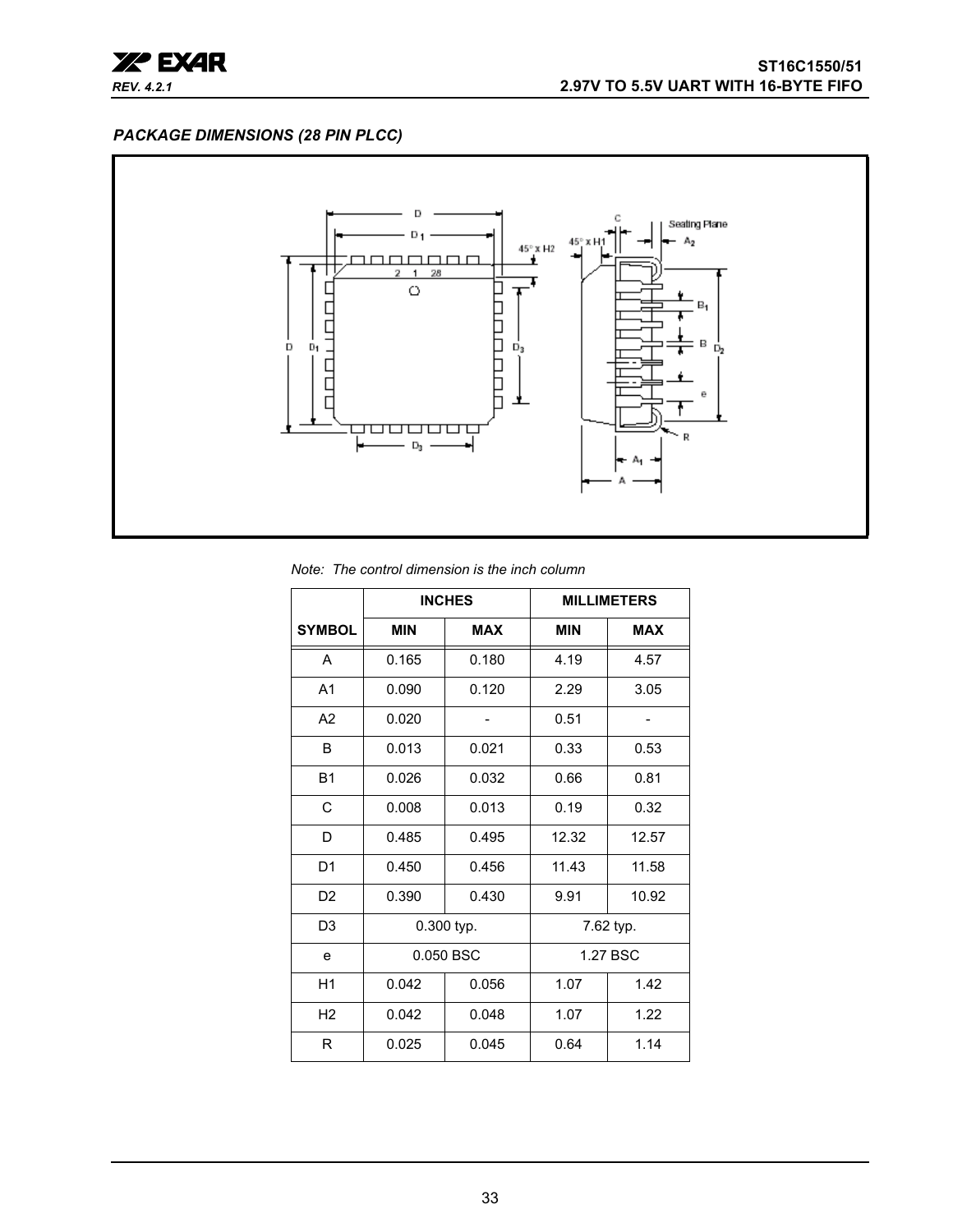

## <span id="page-33-0"></span>*REVISION HISTORY*

| <b>DATE</b>       | <b>REVISION</b> | <b>DESCRIPTION</b>                                                                                                                                                                                                                        |
|-------------------|-----------------|-------------------------------------------------------------------------------------------------------------------------------------------------------------------------------------------------------------------------------------------|
| January 2003      | Rev 4.0.0       | Changed to standard style format. Clarified that the TX interrupt is not MS Windows<br>compatible. Clarified timing diagrams. Renamed Rclk (Receive Clock) to Bclk (Baud<br>Clock) and timing symbols. Added $T_{AH}$ , $T_{CS}$ and OSC. |
| <b>April 2003</b> | Rev 4.0.1       | Updated Ordering Information.                                                                                                                                                                                                             |
| September 2003    | Rev 4.1.0       | Added Status Column to Ordering Information.                                                                                                                                                                                              |
| October 2003      | Rev 4.2.0       | Clarified compatibility to industry standard 16550 and MS Windows standard serial<br>port driver in General Description. Removed Auto RTS flow control from MCR bit-1<br>description since that feature is not available in this device.  |
| August 2005       | Rev 4.2.1       | Removed discontinued 28-pin PDIP from datasheet.                                                                                                                                                                                          |

## *NOTICE*

EXAR Corporation reserves the right to make changes to the products contained in this publication in order to improve design, performance or reliability. EXAR Corporation assumes no responsibility for the use of any circuits described herein, conveys no license under any patent or other right, and makes no representation that the circuits are free of patent infringement. Charts and schedules contained here in are only for illustration purposes and may vary depending upon a user's specific application. While the information in this publication has been carefully checked; no responsibility, however, is assumed for inaccuracies.

EXAR Corporation does not recommend the use of any of its products in life support applications where the failure or malfunction of the product can reasonably be expected to cause failure of the life support system or to significantly affect its safety or effectiveness. Products are not authorized for use in such applications unless EXAR Corporation receives, in writing, assurances to its satisfaction that: (a) the risk of injury or damage has been minimized; (b) the user assumes all such risks; (c) potential liability of EXAR Corporation is adequately protected under the circumstances.

Copyright 2005 EXAR Corporation

Datasheet August 2005.

Send your UART technical inquiry with technical details to hotline: **uarttechsupport@exar.com**.

Reproduction, in part or whole, without the prior written consent of EXAR Corporation is prohibited.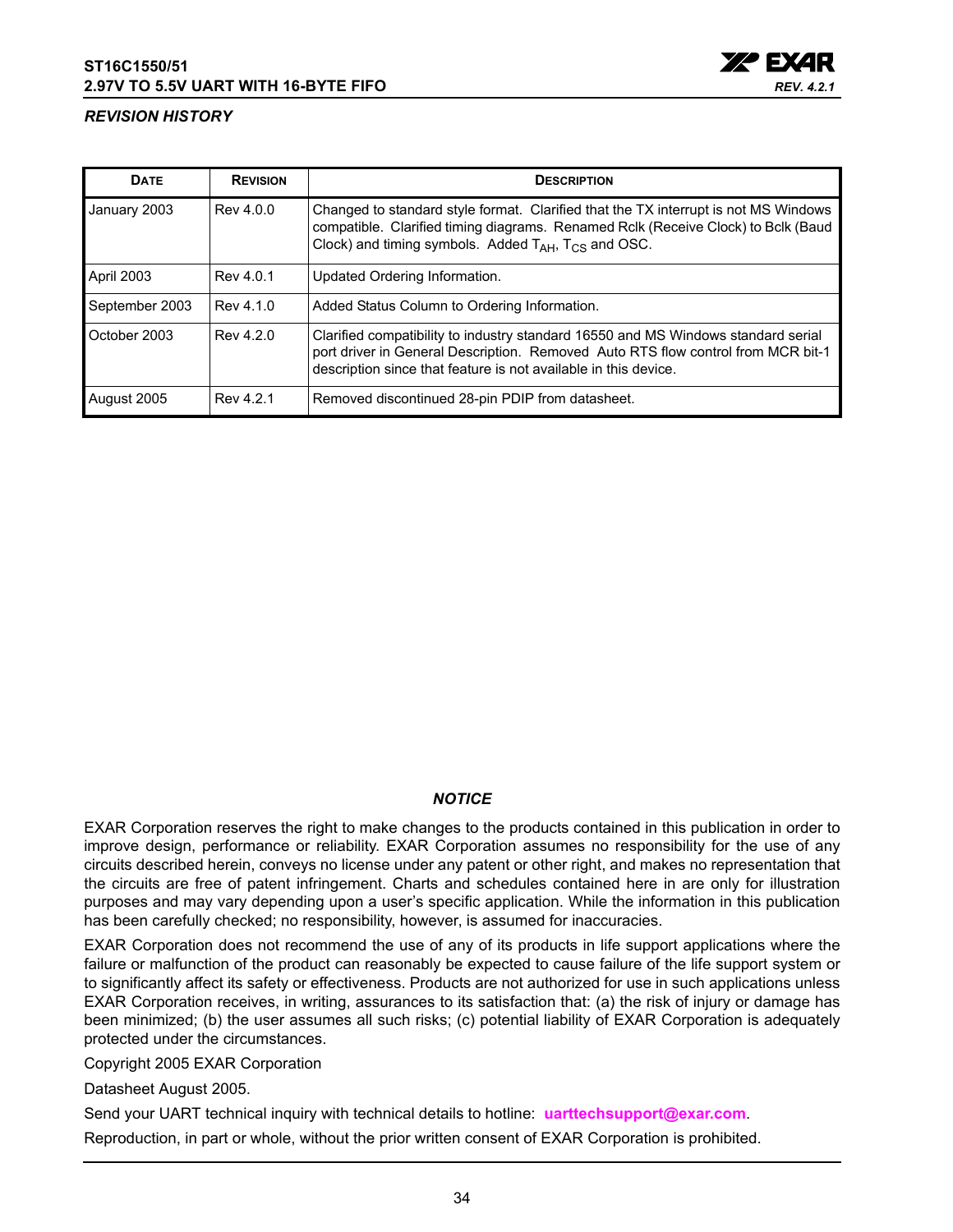

# **TABLE OF CONTENTS**

<span id="page-34-0"></span>

| 2.8<br>3.0<br>4.0<br>4.7 MODEM CONTROL REGISTER (MCR) OR GENERAL PURPOSE OUTPUTS CONTROL - READ/WRITE 21 |  |
|----------------------------------------------------------------------------------------------------------|--|
|                                                                                                          |  |
|                                                                                                          |  |
|                                                                                                          |  |
|                                                                                                          |  |
|                                                                                                          |  |
|                                                                                                          |  |
|                                                                                                          |  |
|                                                                                                          |  |
|                                                                                                          |  |
|                                                                                                          |  |
|                                                                                                          |  |
|                                                                                                          |  |
|                                                                                                          |  |
|                                                                                                          |  |
|                                                                                                          |  |
|                                                                                                          |  |
|                                                                                                          |  |
|                                                                                                          |  |
|                                                                                                          |  |
|                                                                                                          |  |
|                                                                                                          |  |
|                                                                                                          |  |
|                                                                                                          |  |
|                                                                                                          |  |
|                                                                                                          |  |
|                                                                                                          |  |
|                                                                                                          |  |
|                                                                                                          |  |
|                                                                                                          |  |
|                                                                                                          |  |
|                                                                                                          |  |
|                                                                                                          |  |
|                                                                                                          |  |
|                                                                                                          |  |
|                                                                                                          |  |
|                                                                                                          |  |
|                                                                                                          |  |
|                                                                                                          |  |
|                                                                                                          |  |
|                                                                                                          |  |
|                                                                                                          |  |
|                                                                                                          |  |
|                                                                                                          |  |
|                                                                                                          |  |
|                                                                                                          |  |
|                                                                                                          |  |
|                                                                                                          |  |
|                                                                                                          |  |
|                                                                                                          |  |
|                                                                                                          |  |
|                                                                                                          |  |
|                                                                                                          |  |
|                                                                                                          |  |
|                                                                                                          |  |
|                                                                                                          |  |